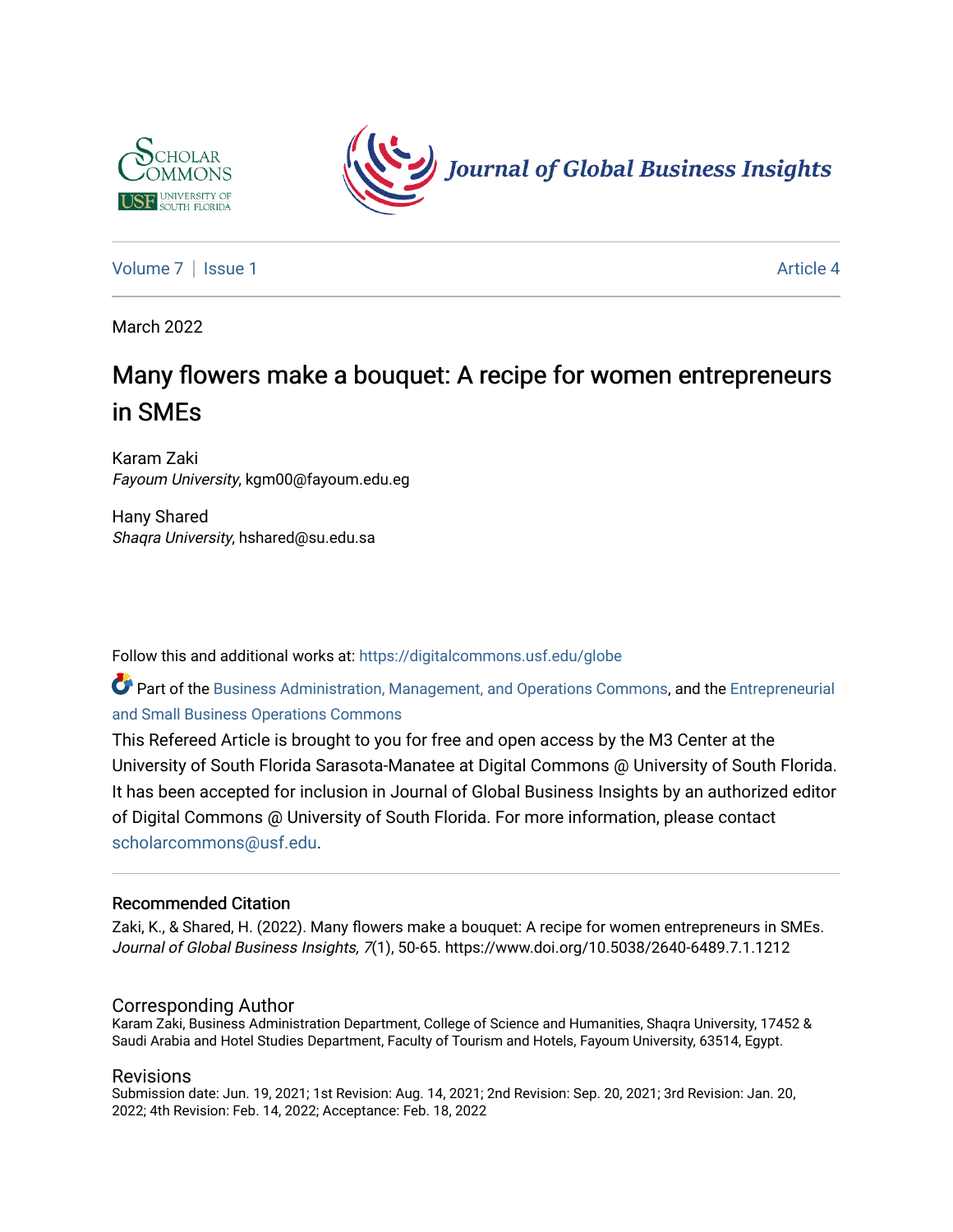# **Many Flowers Make a Bouquet: A Recipe for Women Entrepreneurs in SMEs**

# Karam Zaki<sup>1</sup> and Hany Shared<sup>2</sup>

Department of Hotel Studies Fayoum University, Egypt 1 kgm00@fayoum.edu.eg

Department of Business Administration Shaqra University, Saudi Arabia  $^{2}$ hshared@su.edu.sa

# **Abstract**

Women's participation and activation of their role in societies are central goals among the UN's global aims. This research accomplished the following objectives: first, expands the existing knowledge of women's intentions and their startup desirability for small projects; second, explores the perceived outcomes; and third, develops an action plan based on the current constraints women face when leading small and medium-sized enterprise (SME) projects. Data were collected from an online questionnaire of 433 entrepreneurs based in Saudi Arabia (26.3% university staff, 23.1% project starters, 22.9% bank loan holders, 16.2% university students, and 11.5% leaders). The partial least squares path modeling (PLS-SEM) was used to analyze the collected data. Findings confirmed that women entrepreneurs' preferences for small projects were positively influenced by their intentions, education, personality traits, and types of SME projects. Preferences for small project startups were found to have a direct psychological, social, and economic effect. Moreover, results showed the suggested relevance of the combined model in predicting the preferences of women entrepreneurs starting SMEs (explained variance = 72%). This paper's conceptual framework contributes to current literature on women's entrepreneurship in a leading Arab country. The authors developed an action plan to bridge the gap between women's entrepreneurship in practice and theory. This action plan is the first exertion to help policymakers in Arab countries better control constraints encountered by women entrepreneurs.

**Keywords:** women entrepreneurs, SMEs, desirability, personality traits, Arab countries

# **Introduction**

Small projects attract global attention given their nominated economic impact on the gross national income, generation of job opportunities, and encouragement of savings since they do not require considerable capital. They also strongly influence social development. Scholars' efforts regarding the factors affecting women entrepreneurs starting new businesses have fluctuated from country to country over the past few years. For example, in the United Arab Emirates, Eid et al. (2019) found that female participation in private projects in universities, as a critical public sector, was higher than males. On the contrary, Zaki (2017) confirmed that females in the private sector were mainly encouraged to be future entrepreneurs more than males in Egypt. Likewise, in the Kingdom of Bahrain, Al-Qahtani et al. (2020) reported that Bahraini girls and ladies had made notable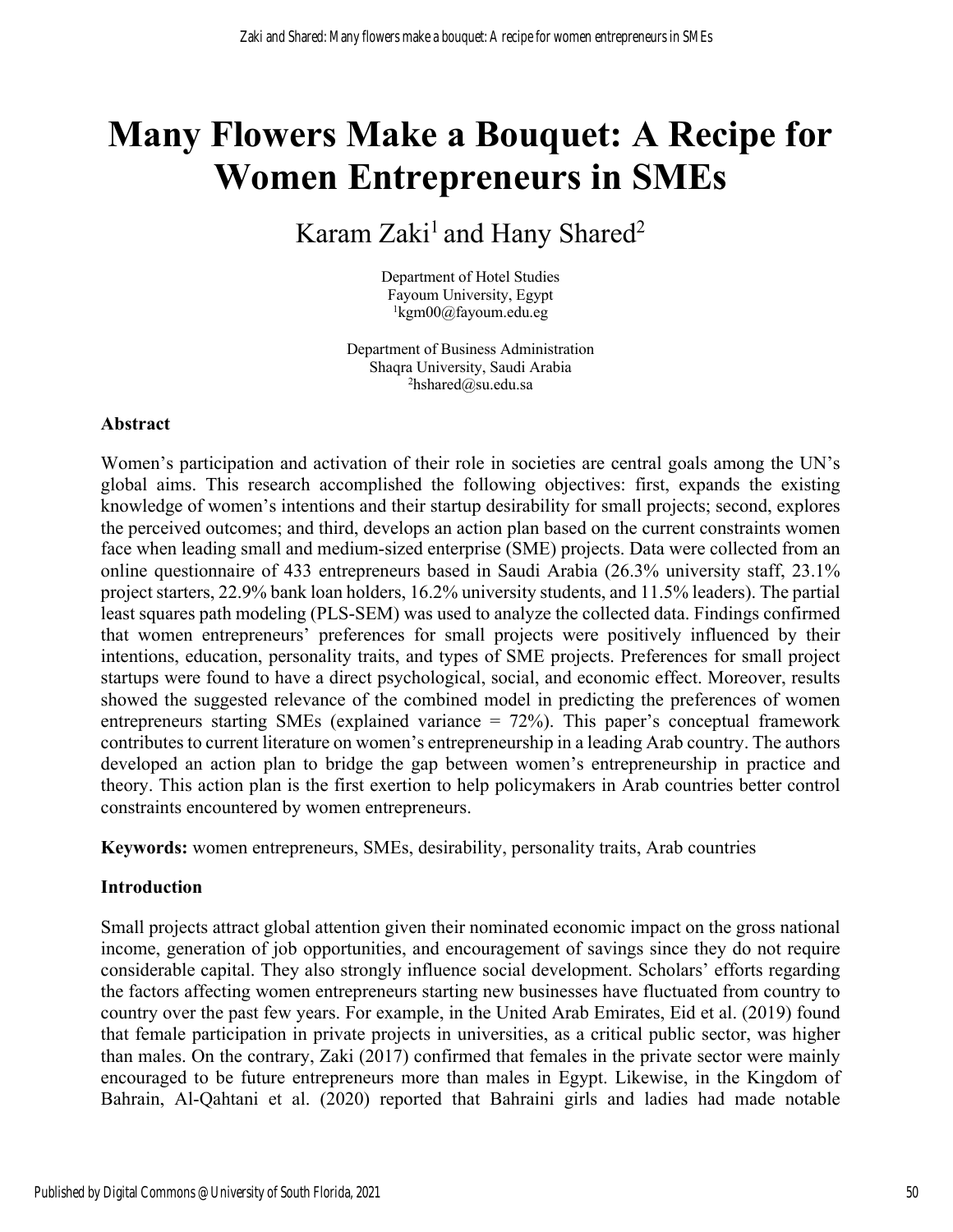international rankings regarding their project's financial capabilities. Bahrain rates highest in the Gulf region regarding identical salaries according to gender. Bahraini girls could successfully pass and move in many sectors, including wholesale and retail trade, financial services, commerce, logistics, real estate, and manufacturing.

The Kingdom of Saudi Arabia is a unique country in different ways. It has rich resources as a fuelexporting country with rapid economic growth. Also, over 50% of its university graduates are females. The government is investing in humans, developing their talents, enabling them to fortify their future, and contributing to the economy's and society's progress (Khan, 2020). Nowadays, Saudi Arabia is witnessing a tremendous economic and social transformation. It is seeking to transform itself from a country that relies heavily on oil for its income sources to one that relies on diversity and multiplicity through industrial and service projects. Once the vision of Saudi Arabia 2030 was launched, it included changes in the status and role of Saudi women by raising their proportion of participation in the market to 30%. This vision is thought to encourage the full participation of women in the labor market, develop their talents, invest in their vitalities, and enable them to obtain appropriate opportunities. It aims to support women's capabilities and contribute to developing their society and economy (Vision2030, n.d.).

Saudi women have received more attention since launching *Saudi Arabia Vision 2030*. It has witnessed an integrated series of reforms to develop and empower women in society. In 2018, Saudi women were allowed to drive cars for the first time in history. Sports activities for girls in schools were approved, families were allowed to enter football matches, and Saudi women could participate in the Olympic Games. For the first time, aviation licenses have been granted for women since Saudi Arabia originated. By 2019, Saudi women hold many leadership positions (most notably, *Ambassador*), and jobs for women have also been assigned in the military sector, such as passports, prisons, civil defense, and traffic.

Small and medium-sized enterprises (SMEs) are receiving extraordinary interest in Saudi Arabia, considering their contributions to employment and economic growth. Recently, Saudi Arabia incorporated an official authority called General Authority for Small and Medium Enterprises (Monshaat) to support entrepreneurs and provide them with any required finance (Monshaat, n.d.). Moreover, many authorities, national banks, and institutions in Saudi Arabia followed Monshaat, such as the King Salman Institute for Entrepreneurship, the Youth Entrepreneurship Support Program, the Badir Program, and the Small and Medium Enterprises Financing Guarantee Program. These bodies provide the necessary support to set up small projects and businesses. However, Saudi SMEs still contribute only 20% to the GDP.

Although an effort has been made to promote the business environment, SMEs in Saudi Arabia are still suffering from the complexity of slow and regular procedures, weak ability to attract competencies, and difficulty obtaining finance. The financing percentage for SMEs is only 5% of the total funding, a small percentage compared to the international rates. The total number of SMEs in Saudi Arabia includes 977,535 projects (General Authority for Statistics, 2019). Saudi women own 12% of all small projects, whereas women in the United States hold about 45% and in the UAE about 30% (World Bank, 2020). Bearing in mind the constraints women face entering the job market, entrepreneurship still contributes to societies and economic development. Accordingly, women as independent entrepreneurs in most Arab countries, especially Saudi Arabia, request more attention from scholars and institutions. Therefore, the specific objectives of this article included (a)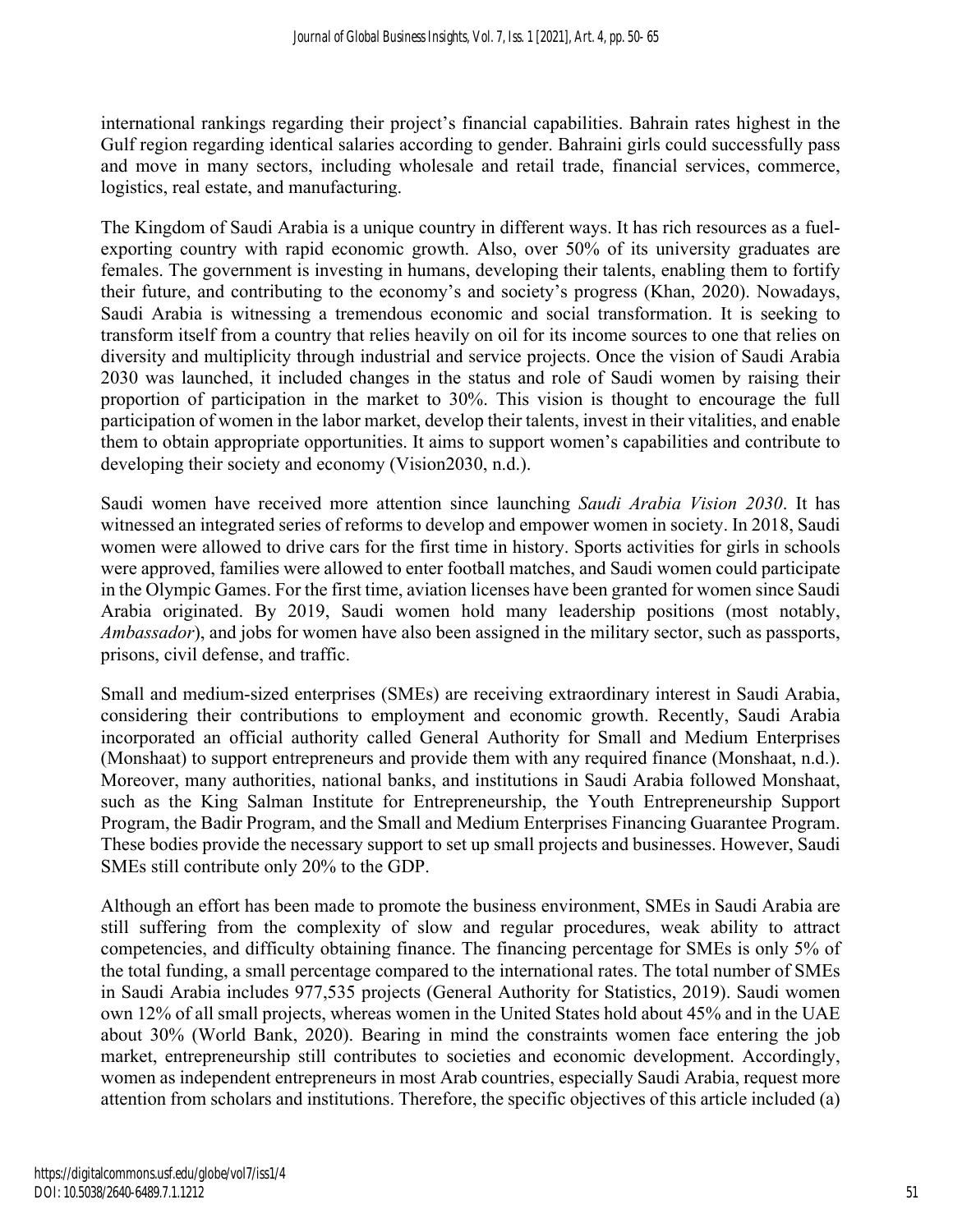expanding knowledge regarding the theory of planned behavior (TPB) to explain women intentions and desirability to start a small business; (b) exploring the perceived outcomes of being an entrepreneur; (c) developing an action plan to offer direction to policymakers in sustaining a favorable atmosphere for the success of women entrepreneurs.

# **Literature Review**

# *Model Development, Theory, and Hypotheses*

Several theories found in previous literature explain the entrepreneur's intentions; for example, the self-efficacy theory (Bandura, 1977); the model of intention in entrepreneurial situations (Shapero & Sokol, 1982); TPB (Ajzen, 1991); integrating the planned behavior model and the intention model in entrepreneurial situations (Reitan, 1997); and social cognitive theory (Bandura, 2001). Many scholars have found significant relationships between entrepreneur intention, starting new businesses, and several related factors. These factors include, but are not limited to, education (Zaki, 2017); personality characters (Chernyshenko et al.*,* 2013; Eid et al., 2019); gender (Ramos-Rodríguez et al., 2012); happiness (Maas & Jones, 2015); socio-demographic factors (Kaijage & Wheeler, 2013); small business (Henrekson & Sanandaji, 2020), and hospitality business performance (Tajeddini et al.*,* 2020).

The research framework's (see Figure 1) theoretical fundamentals were grounded from the TPB (Ajzen, 1991), used in this research to understand how women entrepreneurs prefer starting small businesses to achieve valuable outcomes. The authors claimed that women's entrepreneurship intentions, education, personality traits, and business types could influence the behavior of starting small projects. The primary defense is that psychological, social, and economic outcomes generated from starting small projects do not come suddenly from the desired behavior of starting a small business without the effect of some identified factors (e.g., entrepreneurship intentions, education, personality traits, and business types).



**Figure 1**. Research Framework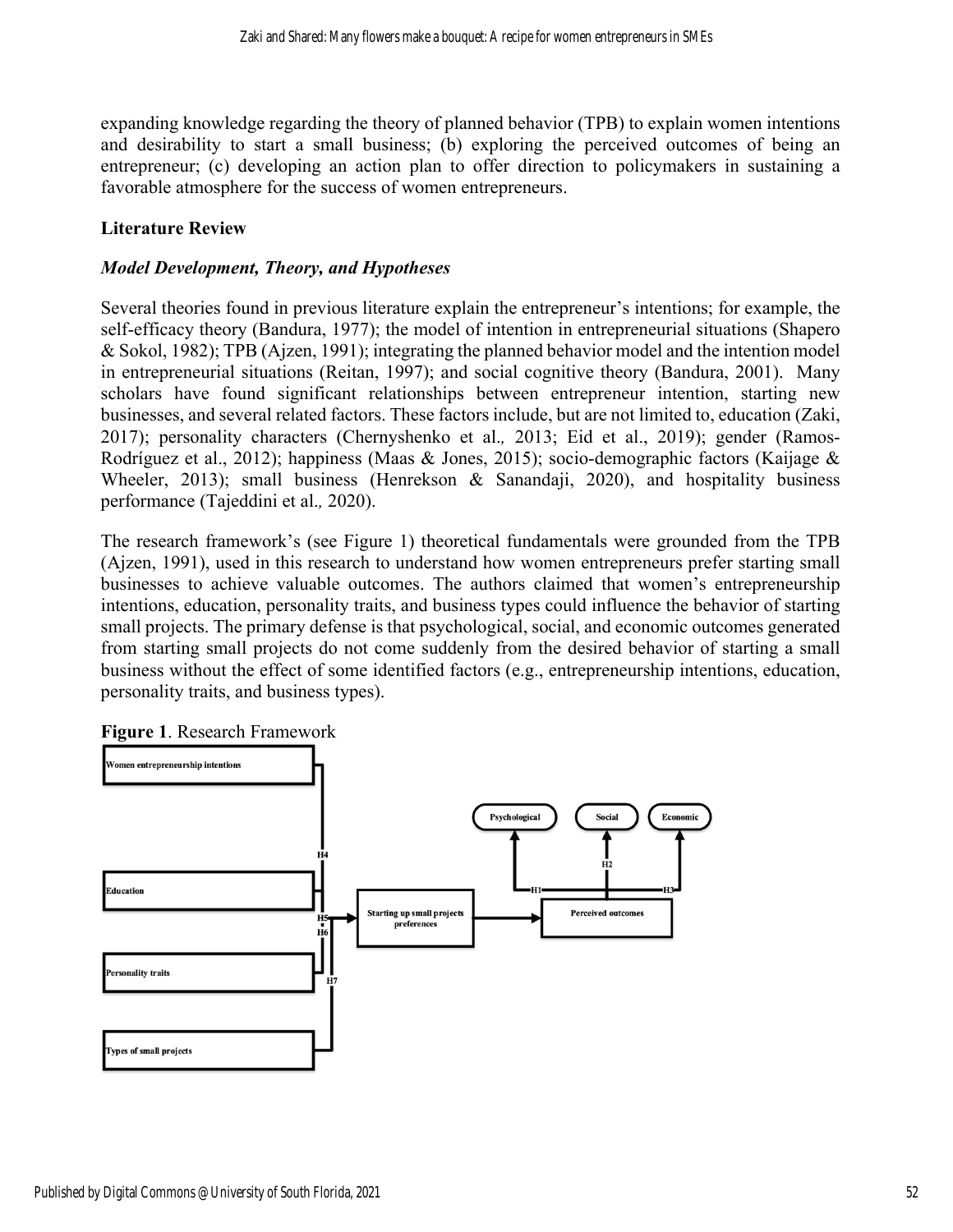# *SMEs in Saudi Arabia Context*

SMEs are gaining more attention from all countries of the world and international organizations. They have a role in global economic and social changes and transformation. Due to their active role in production and operation processes, they attract many investments for intensive employment, which helps to provide job opportunities and reduce unemployment and poverty. SMEs also offers countless opportunities to start a business with low capital costs. They do not require complicated technology and contribute to achieving economic and social goals.

The concept of SMEs differs from one country to another according to different economic and social capabilities and conditions (e.g., the nature of the components, factors of production, population density, workforce availability, degree of qualification, and the general level of wages and income). There are also economic and social factors that determine the features and nature of the business. The SMEs definition also differs according to its purpose, whether for statistical, financial, or other purposes. A set of conditions is used to determine the projects' nature, whether small, medium, or prominent: first, the total number of workers; second, the amount of capital; third, the technology used; fourth, the incremental sales. The European Commission defines small projects as companies that have about 500 workers (European Commission, 2018). This definition is consistent with those used in France and Italy, while, in Sweden, up to 200 workers is enough to be considered a small business. Canada and Australia consider up to 99 workers a small project, whereas in Denmark, Ireland, Belgium, and Germany, up to 50 workers are small projects. Japan considers small projects those which do not employ more than 300 workers (European Commission, 2018).

The World Bank distinguishes the definition of SMEs into three types: first, the *mini-enterprise*, where fewer than ten employees and their total assets are less than one million U.S. dollars, and the annual sales volume does not exceed one million U.S. dollars; second, a *small enterprise* which includes fewer than fifty employees and each of its total assets and annual sales volume does not exceed three million U.S. dollars; third, the *intermediate establishment* in which there are fewer than three hundred employees and each of its assets and annual sales volume does not exceed 15 million U.S. dollars. Similarly, the International Labor Organization classified SMEs according to the total number of workers. The micro-enterprises employ ten workers or fewer. The small establishment uses 10-100 workers, and the intermediate firms use 100-250 workers (International Labor Organization, 2015). The World Bank report indicated that SMEs contribute more to employment in low-income economies than high-income countries. International development agencies are encouraged to support and finance small projects, while G20 is committed to improving financial access for small businesses in developing countries (World Bank, 2014). These SMEs are also the nucleus that gradually grows to establish big national projects (Arshed et al., 2019; Bakar et al., 2017).

Although Saudi Arabia is one of the fastest-growing economies in the Arab world, it has shown a relatively low contribution from the SMEs sector in terms of gross domestic product (GDP) and the employment rate, where SME contribution to the GDP is 33%. This percentage is low compared to most developed economies. For example, SMEs in Spain and the United States contribute 63% and 50% towards GDP. However, this percentage is the highest compared to most Gulf Cooperation Council countries. SMEs in the Sultanate of Oman and Bahrain contribute by 14% and 28% of the GDP, respectively (Jeddah Chamber, 2016).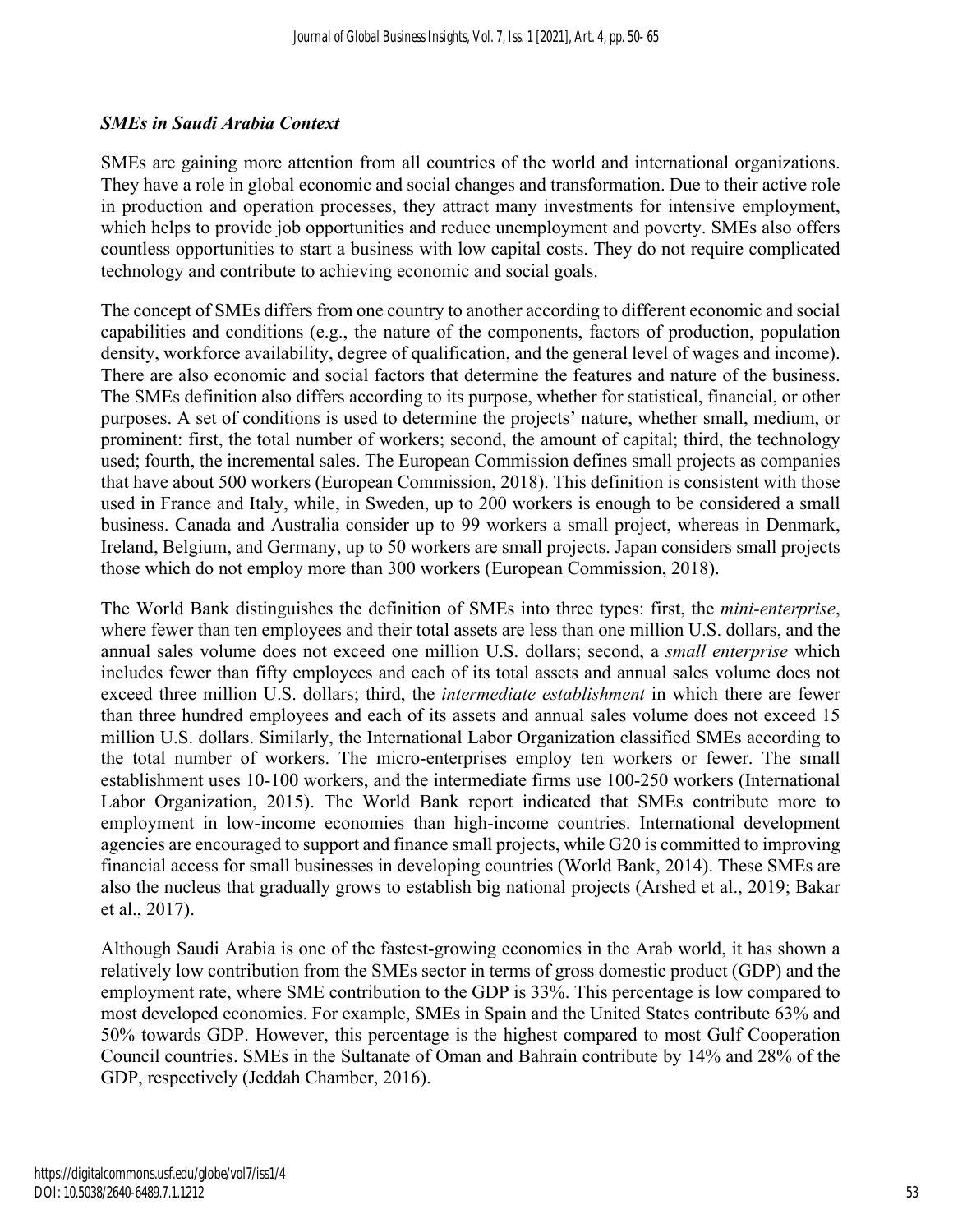There are three main types of SMEs in Saudi Arabia (see Table 1): first, the *micro-project*, which contains 1-5 employees and annual revenue of less than 27,000 Riyal; second, the *small project*, which includes 6 - 49 employees and annual income from 27,000 to 1.3 million Riyal; third, the *medium project* with 50-250 employees and annual income from 1.3 million to 13.3 million Riyal. Table 1 shows that micro-projects (with one to five employees) represent the most significant percentage of projects in Saudi Arabia, with 87% of the total number of projects. This is followed by small projects (with 6 to 49 employees) representing 12% of the entire small and medium-sized projects operating in Saudi Arabia, reflecting a tiny proportion of all the projects.

| <b>Table L.</b> SMEs Classification in Saudi Arabia |                          |                           |                              |        |  |  |
|-----------------------------------------------------|--------------------------|---------------------------|------------------------------|--------|--|--|
| <b>SMEs in Saudi Arabia</b>                         | <b>Micro Project 1-5</b> | <b>Small Project 6-49</b> | <b>Medium Project 50-250</b> | Total  |  |  |
| Number of projects                                  | 852668                   | 117461                    | 7806                         | 977535 |  |  |
| Percent                                             | 87%                      | $12\%$                    | $1\%$                        |        |  |  |
|                                                     |                          |                           |                              |        |  |  |

**Table 1**. SMEs Classification in Saudi Arabia

*Source:* Monshaat, n.d.

The proportion of women working in the Saudi private sector constitutes only 8% of the total number of workers employed in SMEs in Saudi Arabia (Monshaat, n.d.). The government of Saudi Arabia has recognized the importance of the SME sector to enhance the diversification of their economy and the government's role as a catalyst to promote these projects. In cooperation with several Saudi banks, the government further established funds and programs to enhance the culture of entrepreneurship and accelerate the growth of these local projects. For the Saudi government to continue its plan to diversify the economy by strengthening the SMEs sector, it announced the *10th Development Plan (2015-2019)*, which seeks to achieve the following goals concerning SMEs.

The government of Saudi Arabia first established a specialized institutional body responsible for the growth of SMEs and has the right to organize their activities to follow up on their performance. Second, the Saudi government performed knowledge management in high-tech SMEs. Third, they ensure the dependence of SMEs on national labor to contribute to the localization of job supply. Fourth, they strengthened the level of coordination between specialized credit funds and various initiatives related to SME support. Fifth, they facilitated education and training for SMEs. Sixth, they encouraged SMEs to increase their efficiency and competitiveness inside Saudi Arabia and outside its borders. The Saudi government has established the Monshaat to achieve these goals in 2016. Monshaat aims to organize, support, and develop the SME sector according to the best international standards, raise the productivity of these enterprises, and increase their contribution to the GDP from 20% to 35% by the year 2030 (Monshaat, n.d.). The *Chamber of Commerce and Industry* in Saudi Arabia instituted a *General Department for Business Women Affairs* to activate the role of women and increase their contribution to economic development (Al-Kwifi et al., 2020).

There are several potential impacts when women are leading a business. A psychological effect appears as they become an independent employer. Due to their own business, they run businesses to get money. A social impact will be evident due to their project's participation in their local communities (Schumacher, 2011). Therefore, this study developed the following hypotheses:

- *H1*: Preferences for starting small projects have a direct psychological impact.
- *H2*: Preferences for starting small projects have a direct social impact.
- *H***3:** Preferences for starting small projects have a direct economic impact.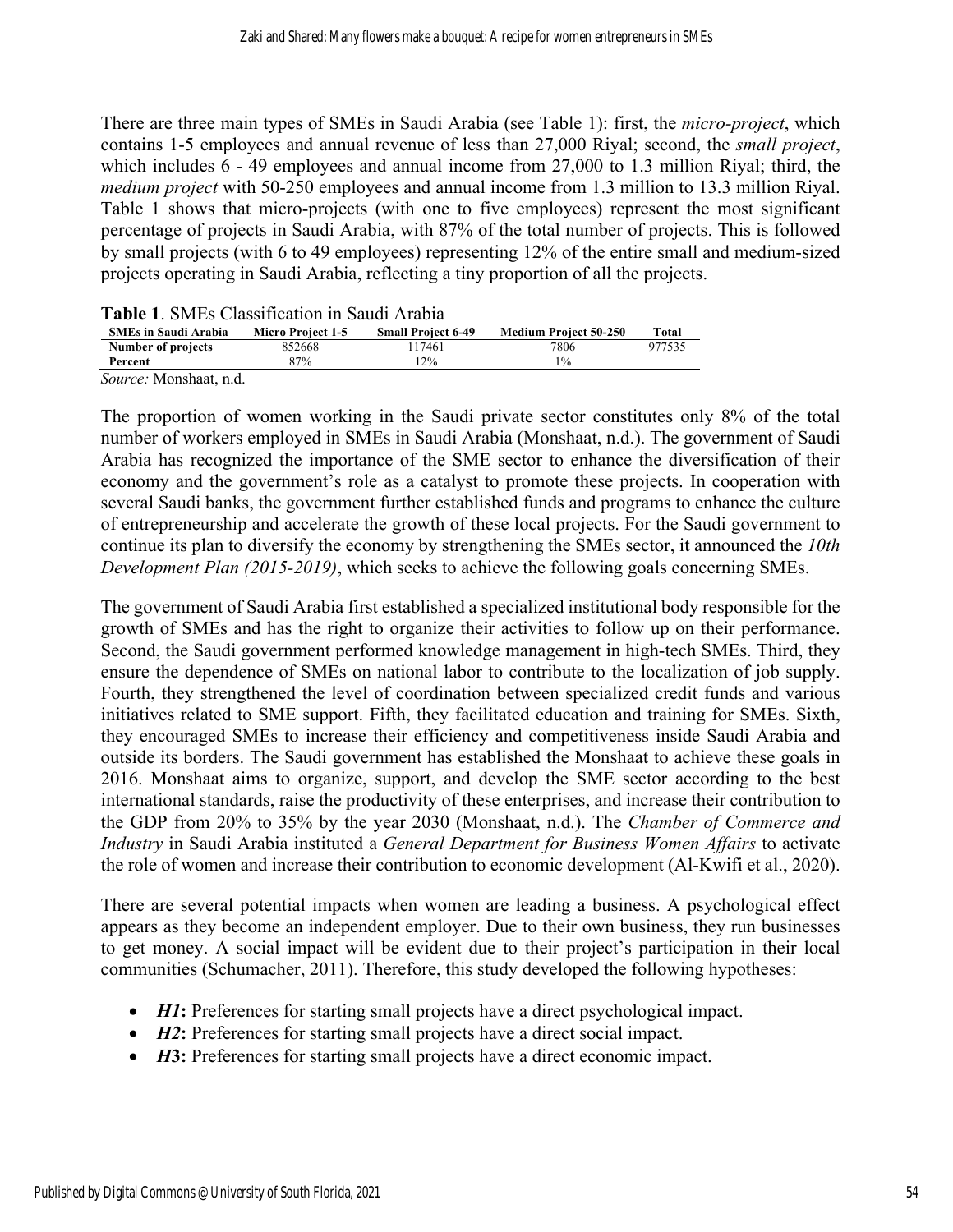# *Factors Affecting Women Entrepreneurs*

Researchers and politicians have increased their interest in studying the factors affecting women's intentions to start small projects (Cho et al., 2020). This high interest comes from women being a part of the human performers that countries seek to invest in, which also qualifies towards social development goals. Small enterprises owned by women are of outstanding global importance due to their contribution to developing the global economy, and their growth is occurring faster than those owned by men (Marroquín & Villatoro, 2020). Women account for about 30% of all small businesses worldwide (Al-Kwifi et al., 2020). Saudi Arabian women face many obstacles (Al-Qahtani et al., 2020) when setting up small projects. Although the most critical barrier is obtaining the necessary financing, other challenges include balancing work and family requirements and gaining access to suppliers and services.

# *Women Entrepreneurship Intention*

Intention is a power of mind that directs human attention, experience, and action to achieve a particular activity (Bae et al., 2014). Other researchers consider intention the willingness to become an entrepreneur (Atef & Al-Balushi, 2015). TPB is one critical theory that interprets the entrepreneur's intentions. Gender is a significant factor affecting entrepreneurs' intentions (Ramos-Rodríguez et al., 2019). Entrepreneur's intentions here refer to female readiness and desirability to start SMEs as s self-employment pattern. Therefore, this study theorizes the following hypothesis:

• *H4*: Preferences for starting small projects are positively influenced by women entrepreneurs' intentions.

#### *Education*

Recently, an extraordinary evolution in entrepreneurship education and training programs was initiated globally by universities and public authorities due to its economic and social benefits. Education mainly helps women start a business, develop their entrepreneurial skills, and increase their entrepreneurial intentions. A lack of education leads to a lack of readiness that many women face when they are interested in translating their idea into practical projects. Indeed, entrepreneurship studies have concluded that the vast majority of knowledge required by entrepreneurs can be taught (Zaki, 2017). According to TPB, entrepreneurs' intentions are associated with actual behavior. The authors argued that this study's actual behavior is the women's preference for starting small projects (Ajzen, 1991; Eid et al., 2019; Matlay et al., 2014). Zaki (2017) confirmed a positive relationship between education and entrepreneurs' behaviors. Previous literature reported positive evidence for the relationship between entrepreneurship education and entrepreneurial attitudes and intentions. However, scant research has been done in Saudi Arabia to discover factors influencing women's new business startups. Thus, the authors seek to address this gap. This rationale led to the following hypothesis:

• *H5*: Preferences for starting small projects are positively influenced by women's education

# *Personality Traits*

Personality characteristics of women entrepreneurs have been demonstrated to be stimulating but imperfect determinants of various features of entrepreneurship, including starting new businesses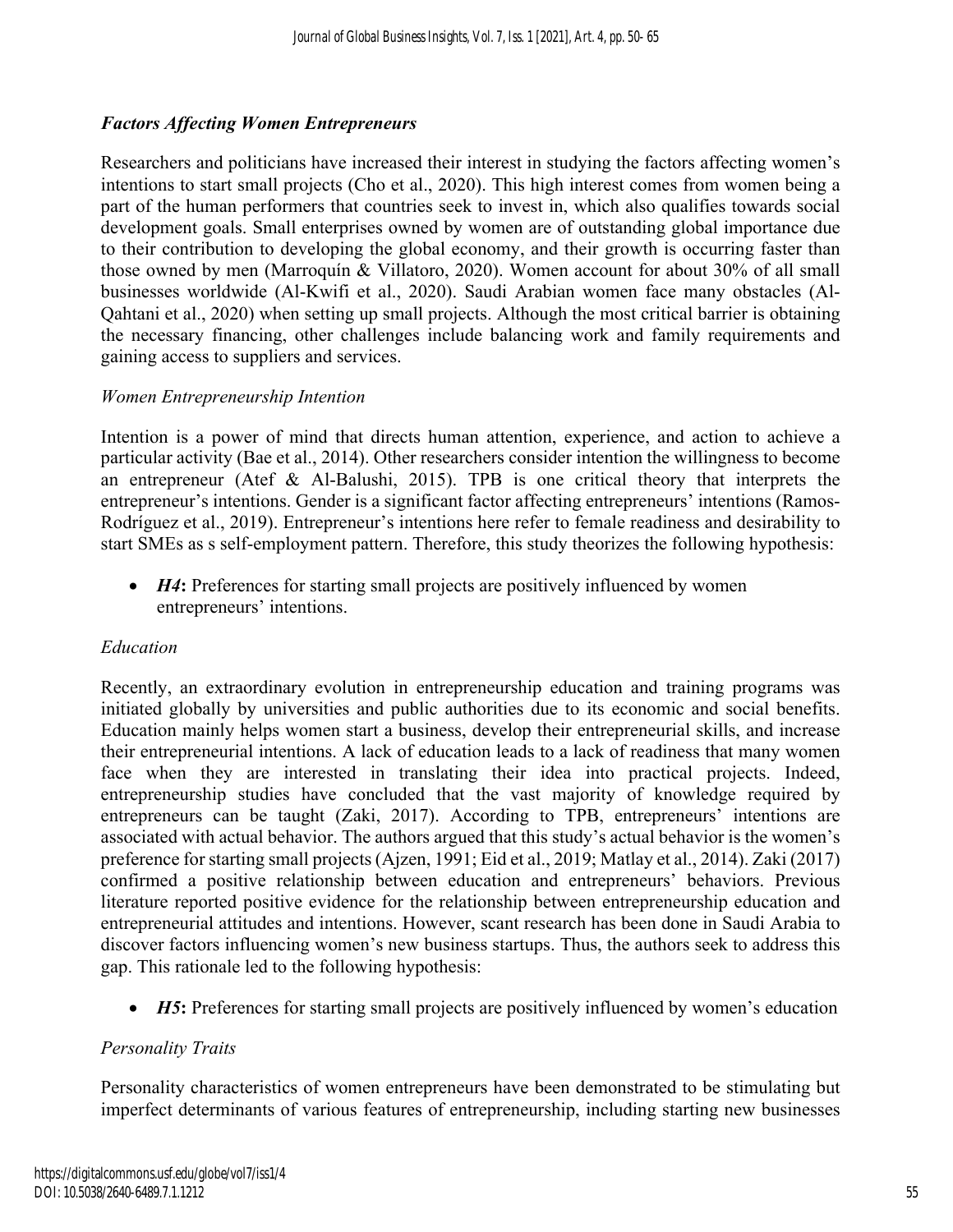and being successful in managing a new business. In this respect, the authors tested the projected impacts of only two personality characteristics frequently associated with women entrepreneurs: *autonomy,* a psychological trait, and *creativity,* as cognitive traits (Chernyshenko et al., 2013). Independence and creativity as crucial personality characteristics were then tested and validated in this study (Eid et al., 2019). Mas-Tur et al. (2020) confirmed the nexus between other personality traits and an entrepreneur's perceptions. This rationale led to the following hypothesis:

• *H6*: Preferences for starting small projects are positively influenced by women's personality traits.

# *Types of Small Projects*

Finally, in this conceptual model, the authors attempted to test the influence of small project types on the final decision of starting a project by women in Saudi Arabia. Budgets of small projects vary from one sector to another. Tourism and hospitality small projects are highly encouraged by entrepreneurs (Redmond & Sharafizad, 2020). Consequently, this study theorizes the following hypotheses:

• *H7*: Preferences for starting small projects are positively influenced by the types of small projects.

# *Current and Future Perspectives Towards the Equality of Opportunity for Women Entrepreneurs*

Theoretically, there are many constraints faced by women entrepreneurs. (Nguyen et al., 2020; Panda, 2018; Xheneti et al., 2019). The context of entrepreneurship is commonly associated with men. Notably, women are fighting to establish independence and trust while facing critical gender discrimination. There is a vast compensation variance between females and males, and society assigns less importance to independent women. Practically, females are less likely to pursue entrepreneurship than men, especially in masculine communities. The extant literature provides many examples that highlight the lack of equal opportunity for women. For instance, Lebanese society poses tough resistance to women entrepreneurs from their family members (Jamali, 2009). The United Arab Emirates and many regions in Saudi Arabia remain old-style male-controlled societies (Danish & Smith, 2012; Naguib & Jamali, 2015).

The current challenges faced by women entrepreneurs in developing countries could be summarized with terms such as gender discrimination; work-family conflict; financial limitations; lack of infrastructural support; undesirable business, economic, and political surroundings; lack of entrepreneurship training and education; and personality-based limitations (Nguyen et al., 2020; Panda, 2018).

# **Methods**

# *Sample and Population*

Saudi Arabia's context was selected as the sampling frame of this research. Both data collection methods, either primary or secondary data, were selected to achieve the paper's aim. The first step in gathering the desk research was secondary data collection and analysis conducted from October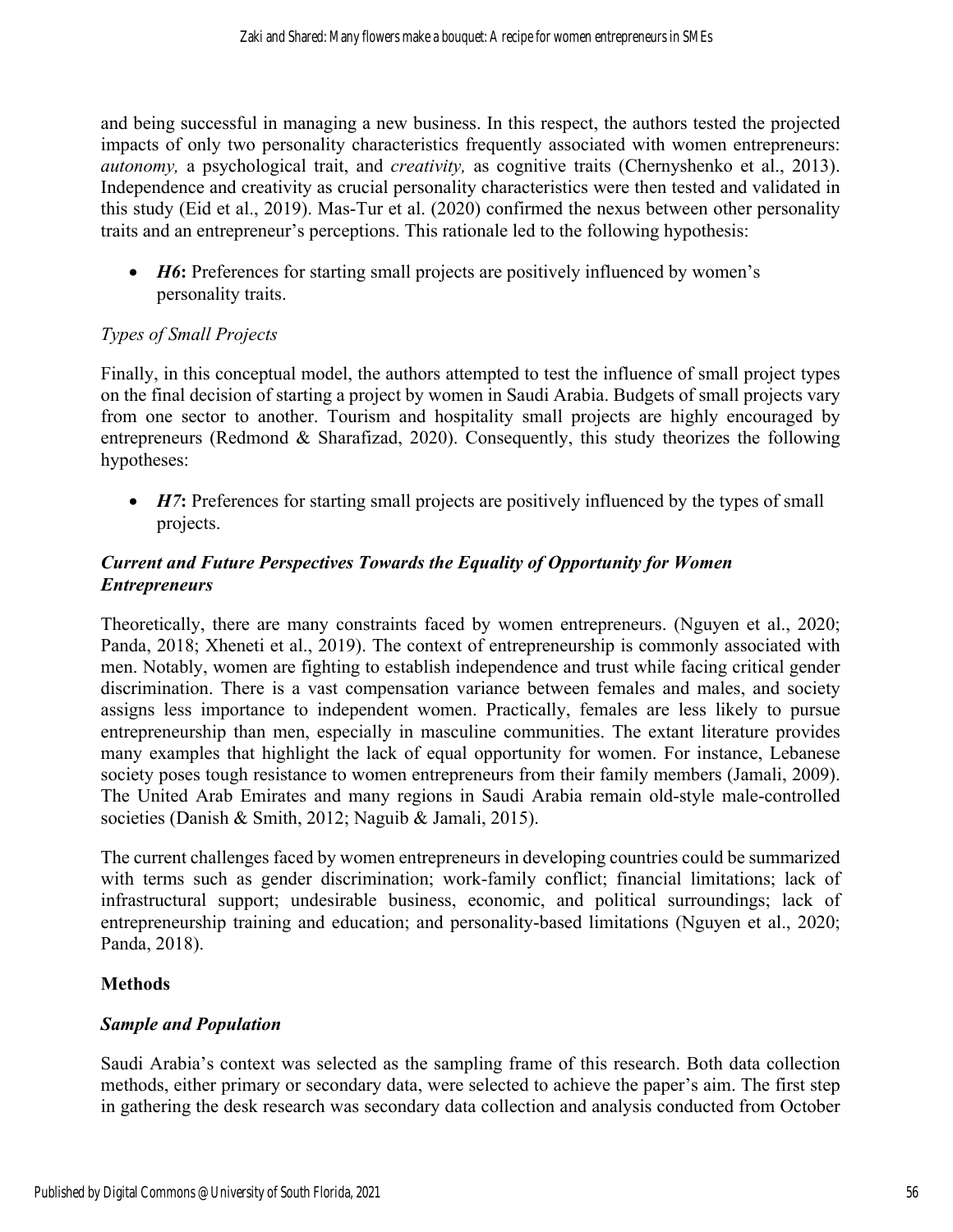2019 to January 2020. This study employed a positivism research approach with a quantitative strategy to gather perceptions from many women respondents (i.e., bank customers, clients responsible for loans, female students in universities, entrepreneurs, and university leaders).

#### *The Research Instrument*

An online survey was created comprised of 72 questions which took approximately 30 minutes to complete. This survey received the approval of ethics in Saudi universities. Therefore, it granted participants the right to be fully informed about the research and privacy. Confirmed voluntary participation and the right to withdraw at any time were highlighted to all participants. Two language versions (Arabic and English) were used. The questionnaire included both closed-end and open-end questions. A five-point Likert scale was used to evaluate women's different perceptions. Fellow-up emails and telephone calls were used to inspire participation. Response rates varied regionally, with the highest number of responses from Jeddah and Riyadh. The total number of fully completed questionnaires valid for further analysis was 433. Piloting was performed on a sample of academics to test the questionnaire instrument. Pilot test outcomes guaranteed a complete understanding of the research variable for all respondents who agreed to participate.

The questionnaire involved four sections. The first section enclosed a cover letter to clarify the purpose of the survey, essential contact information, and general directions, followed by five demographic data questions (age, gender, address, qualifications, and experience). The second section aimed to get the respondent's perceptions of starting small project preferences. These preference items were developed based on reliable and valid scales of previous literature (Ajzen, 1991; Eid et al., 2019) with some wording alteration that matches the research purposes. All research constructs were measured using a 5-point Likert-type scale in which 1=*strongly disagree*, and 5=*strongly agree*.

The third section aimed to get the respondent's perceptions of women's personality traits. Personality measures were adapted from Kolvereid (1996). The fourth section contained nine variables of education factor modified from Eid et al. (2019). The fifth part of the entrepreneurs' intentions was adapted from Jaén, I., & Liñán (2013) and Zaki (2017). The sixth part evaluated the perceived outcomes validated by Al Hamory (2017) and Al-Qahtani et al. (2020). The seventh section, adapted from Redmond and Sharafizad (2020), measured types of SMEs. The last part of the survey was designed to understand women entrepreneurs' current challenges in Saudi Arabia.

# *Data Analysis*

Questionnaire analysis was performed through two stages. The first stage was building and testing the measurement model as Hair et al. (2010) recommended. The second stage involved pushing and testing the structural model. Survey dimensions were tested using SPSS 26 and Smart PLS 3.0 and to investigate the relationship between model variables.

# **Results**

The decision to use PLS-SEM to test the data was based on many reasons. Primarily, SEM is considered an advanced analysis technique used to predict the research dimensions. It is a flexible approach to construct and test the research model. Furthermore, there are fewer requirements regarding the sample size and normal distribution than other methods (Hair et al., 2016). Therefore,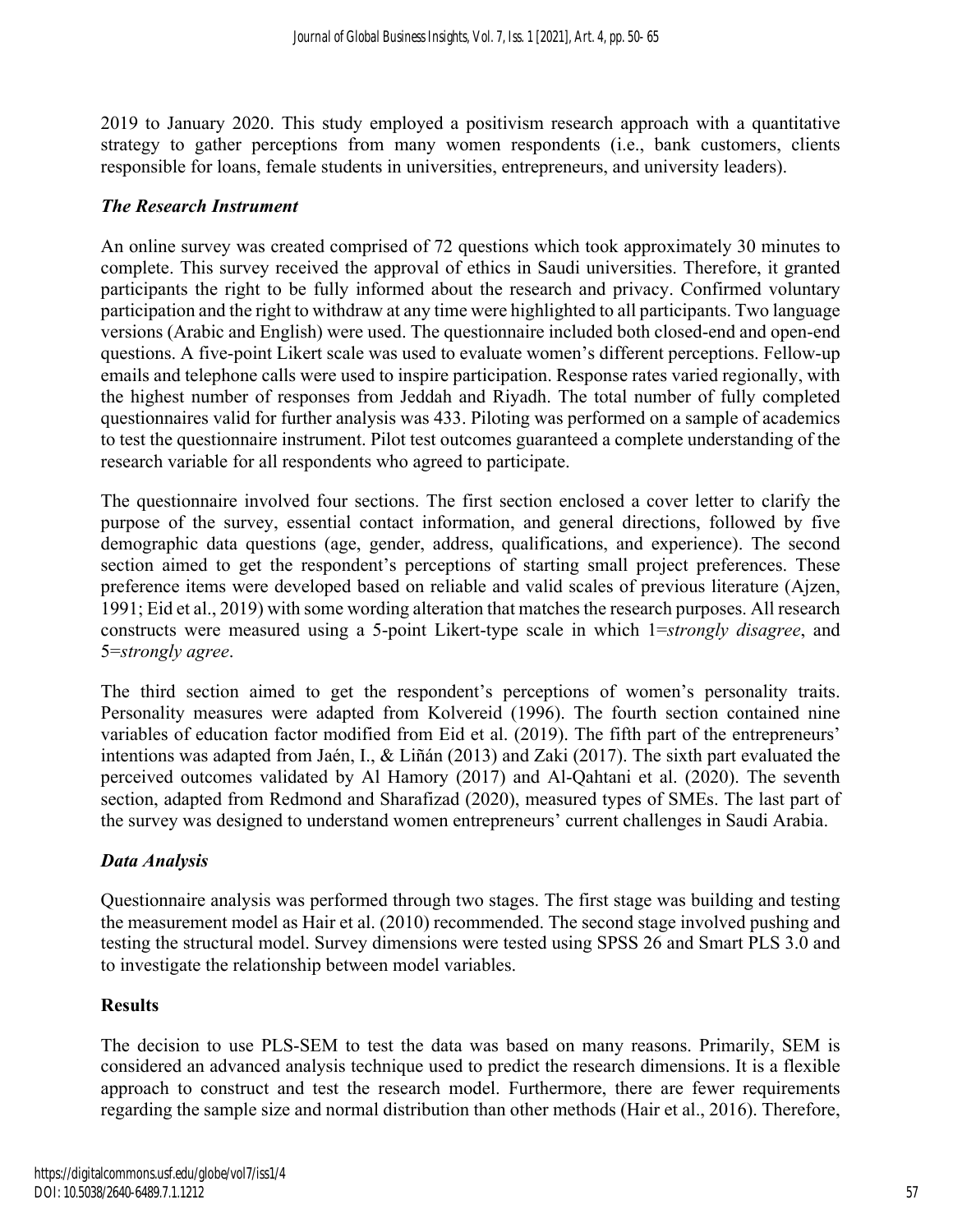the PLS algorithm and bootstrapping were implemented to determine factor loadings, path coefficients, and significance levels. The measurement model was judged, followed by the assessment of the structural model.

# *Sample Demographics*

Table 2 shows respondent profiles. A total of 433 respondents participated. Female participants (72%) were higher than male participants (28%). Results showed most respondents (72.3%.) were 26–45 years old. While 20.1% of the participants were 18-25 years old, the remaining 7.6% were more than 45 years old. Regarding qualifications, 83.4% of participants had university degree and 13.9% had higher education degrees. In terms of the nature of entrepreneurs, 26.3% of respondents were university staff; 23.1% were SME starters; 22.9% were bank loaners; 16.2 % were students; and the remaining 11.5% were leaders. The main reason for male integration is that most university leaders of women are still under the control of men in the Saudi Arabia context.

| Variable             | Category          | <b>Frequency</b> | Percent |
|----------------------|-------------------|------------------|---------|
| Gender               | Female            | 313              | 72.3    |
|                      | Male              | 120              | 27.7    |
| Age                  | 18-25             | 87               | 20.1    |
|                      | 26-45             | 313              | 72.3    |
|                      | More than 45      | 33               | 7.6     |
| <b>Qualification</b> | Intermediate      | 12               | 2.8     |
|                      | University        | 361              | 83.4    |
|                      | Higher education  | 60               | 13.9    |
| Nature of            | Project starters  | 100              | 23.1    |
| <b>Entrepreneurs</b> | Leaders           | 50               | 11.5    |
|                      | University staff  | 114              | 26.3    |
|                      | Bank loan holders | 99               | 22.9    |
|                      | <b>Students</b>   | 70               | 16.2    |
| Total                |                   | 433              | 100.0   |

**Table 2.** Sample Demographics

#### *Measurement Model Evaluation (Convergent and Discriminant Validity)*

The measurement model was assessed, and convergent validity was assured using factor loadings, average variance extracted (AVE), and composite reliability (CR). Table 3 shows factor loadings exceeded the recommended value of .50, and items with the lowest factor loadings (< .50) were then deleted. Likewise, all the values of CR exceeded the recommended value of .70. All the values of AVE in this study exceeded the recommended value of .50. Variance inflation factors (VIF) were also guaranteed to have no common method bias in this data (Hair et al., 2016). This study also used the Fornell-Larcker formula and the HTMT ratio to assess discriminant validity (Hair et al., 2016). As Table 4 displays, the discriminant validity was maintained.

# *Structural Model Assessment*

The structural model was tested after the measurement model was assessed. Path coefficients, tvalues, and standard errors show the model's significance. The research hypotheses were tested for main effects using the bootstrapping technique in Smart PLS. Research hypotheses were then empirically tested (Table 5) using a critical ratio  $(t > 1.64; p < .05)$ . All assumptions were supported.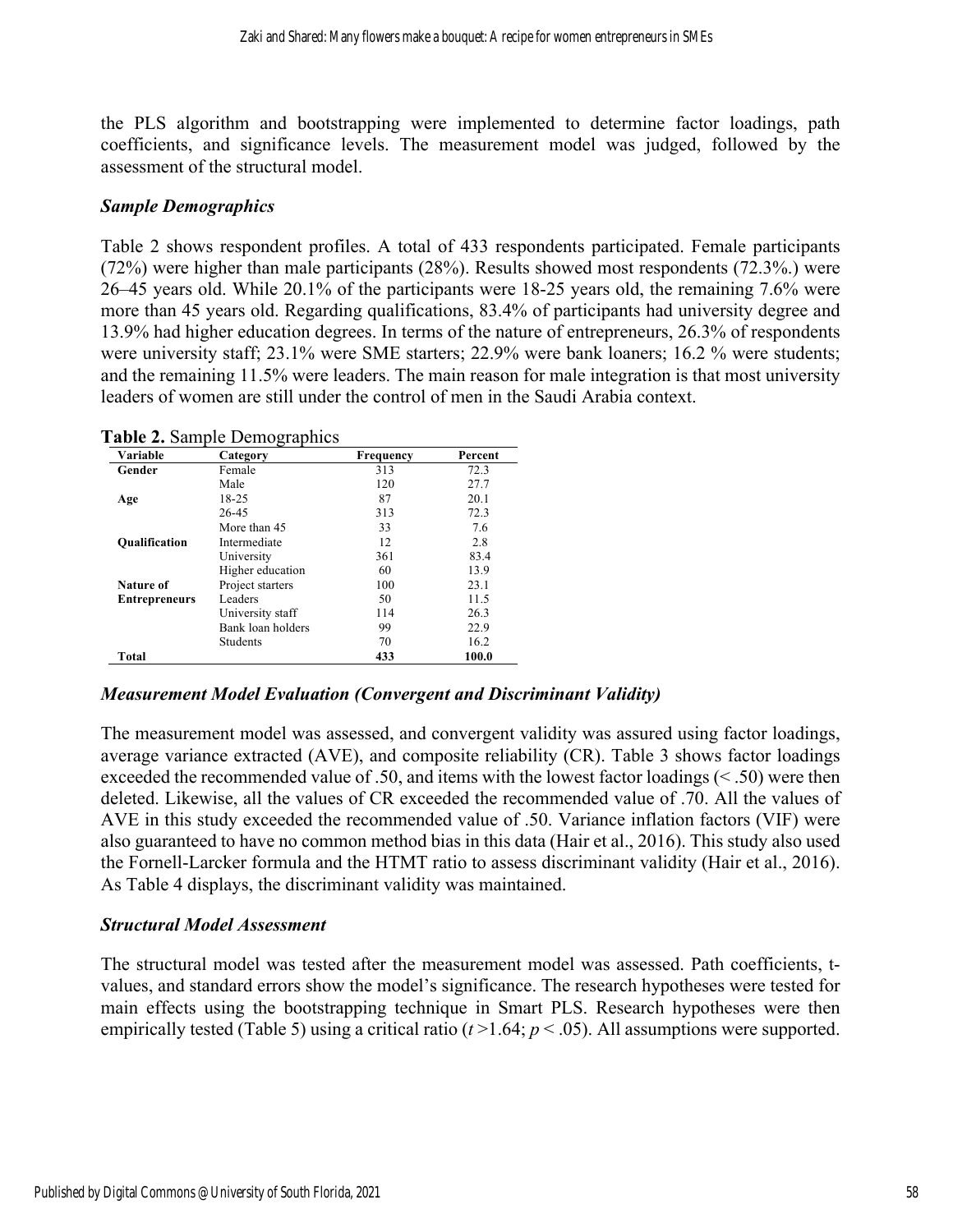| Construct             | Item                              | Loading    | Alpha | CR   | VIF | AVE |
|-----------------------|-----------------------------------|------------|-------|------|-----|-----|
| Preferences of        | Desirability1                     | .87        | .90   | 0.92 | 2.9 | .72 |
| <b>Starting Small</b> | Desirability2                     | .86        |       |      |     |     |
| Projects              | Desirability3                     | .91        |       |      |     |     |
|                       | Desirability4                     | .86        |       |      |     |     |
|                       | Desirability5                     | .79        |       |      |     |     |
|                       | Desirability6                     | .71        |       |      |     |     |
|                       | Desirability7                     | .69        |       |      |     |     |
|                       | Desirability8                     | .92        |       |      |     |     |
| Entrepreneurs         | Enter Intentions1                 | .79        | .83   | 0.84 | 1.8 | .75 |
| Intentions            | Enter Intentions2                 | .89        |       |      |     |     |
|                       | Enter Intentions3                 | .90        |       |      |     |     |
|                       | Enter Intentions4                 | .63        |       |      |     |     |
| Education             | Education1                        | .61        | .76   | 0.77 | 3.0 | .59 |
|                       | Education2                        | .69        |       |      |     |     |
|                       | Education3                        | .92        |       |      |     |     |
|                       | Education4                        | .71        |       |      |     |     |
|                       | Education5                        | .69        |       |      |     |     |
|                       | Education6                        | .92        |       |      |     |     |
|                       | Education7                        | .71        |       |      |     |     |
|                       | Education8                        | .69        |       |      |     |     |
|                       | Education9                        | .92        |       |      |     |     |
| Personality           | Creativity1                       | .70        | .89   | 0.89 | 2.8 | .56 |
| (Creativity)          | Creativity2                       | .59        |       |      |     |     |
|                       | Creativity3                       | .92        |       |      |     |     |
|                       | Creativity4                       | .71        |       |      |     |     |
|                       | Creativity5                       | .69        |       |      |     |     |
|                       | Creativity6                       | .92        |       |      |     |     |
|                       | Creativity7                       | .70        |       |      |     |     |
|                       | Creativity8                       | .59        |       |      |     |     |
|                       | Creativity9                       | .92        |       |      |     |     |
|                       | Creativity10                      | .72        |       |      |     |     |
|                       | Creativity11                      | .69        |       |      |     |     |
|                       | Creativity12                      | .92        |       |      |     |     |
| Personality           | Autonomy1                         | .71        | .71   | 0.72 | 2.6 | .53 |
| (Autonomy)            | Autonomy2                         | .79        |       |      |     |     |
|                       | Autonomy3                         | .59        |       |      |     |     |
|                       | Autonomy4                         | .94        |       |      |     |     |
|                       | Autonomy5                         | .71        |       |      |     |     |
|                       | Autonomy6                         | .59        |       |      |     |     |
| Nature of Small       | Type1                             | .71        | .83   | 0.89 | 2.7 | .75 |
| Projects              | Type2                             | .69        |       |      |     |     |
|                       | Type3                             | .82        |       |      |     |     |
|                       | Type4                             | .81        |       |      |     |     |
| Outcomes              | Psychological1                    | .64        | .87   | 0.88 | 3.2 | .80 |
| (Psychological)       | Psychological 2                   | .72<br>.68 |       |      |     |     |
|                       | Psychological 3<br>Psychological4 | .53        |       |      |     |     |
|                       |                                   |            |       |      |     | .60 |
| Outcomes<br>(Social)  | Social1<br>Social <sub>2</sub>    | .76<br>.69 | .70   | 0.71 | 3.0 |     |
|                       | Social <sub>3</sub>               | .78        |       |      |     |     |
|                       | Social4                           | .60        |       |      |     |     |
|                       | Social <sub>5</sub>               | .59        |       |      |     |     |
| Outcomes              | Economic1                         | .58        | .88   | 0.92 | 2.6 | .63 |
| (Economic)            | Economic2                         | .64        |       |      |     |     |
|                       | Economic3                         | .72        |       |      |     |     |
|                       | Economic4                         | .68        |       |      |     |     |
|                       | Economic <sub>5</sub>             | .53        |       |      |     |     |
|                       | Economic6                         | .56        |       |      |     |     |
|                       | Economic7                         | .83        |       |      |     |     |
|                       |                                   |            |       |      |     |     |

# **Table 3.** Convergent Validity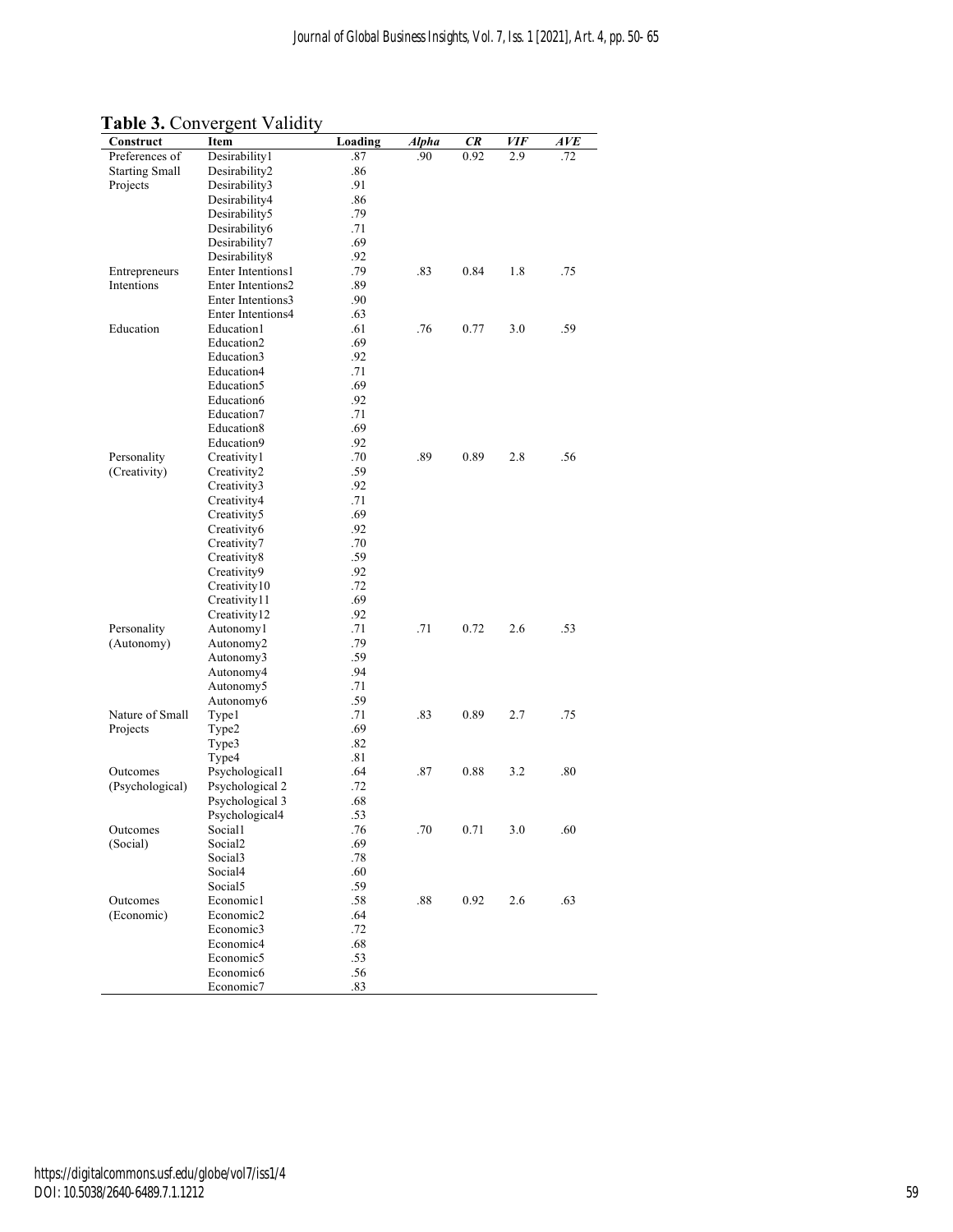|           |      |         |         | <b>Fornell-Larcker Measures</b> |         |           |           |           |      |
|-----------|------|---------|---------|---------------------------------|---------|-----------|-----------|-----------|------|
| Construct | P    | EI      | E       | CR                              | AU      | N         | <b>OP</b> | <b>OS</b> | OE   |
| P         | 0.75 |         |         |                                 |         |           |           |           |      |
| EI        | 0.28 | 0.76    |         |                                 |         |           |           |           |      |
| E         | 0.25 | 0.19    | 0.74    |                                 |         |           |           |           |      |
| <b>CR</b> | 0.61 | 0.28    | 0.33    | 0.81                            |         |           |           |           |      |
| AU        | 0.62 | 0.02    | 0.11    | 0.45                            | 0.85    |           |           |           |      |
| N         | 0.54 | $-0.51$ | $-0.21$ | $-0.32$                         | $-0.22$ | 0.72      |           |           |      |
| <b>OP</b> | 0.45 | 0.18    | 0.41    | 0.29                            | 0.23    | 0.34      | 0.75      |           |      |
| <b>OS</b> | 0.27 | 0.25    | 0.17    | 0.19                            | 0.20    | 0.32      | 0.16      | 0.73      |      |
| OE        | 0.46 | 0.19    | 0.15    | 0.31                            | 0.19    | 0.42      | 0.35      | 0.34      | 0.71 |
|           |      |         |         | <b>HTMT</b> Measures            |         |           |           |           |      |
| Construct | P    | EI      | E       | CR                              | AU      | ${\bf N}$ | <b>OP</b> | <b>OS</b> | OE   |
| P         |      |         |         |                                 |         |           |           |           |      |
| EI        | 0.41 |         |         |                                 |         |           |           |           |      |
| E         | 0.39 | 0.18    |         |                                 |         |           |           |           |      |
| <b>CR</b> | 0.87 | 0.21    | 0.27    |                                 |         |           |           |           |      |
| AU        | 0.73 | 0.36    | 0.15    | 0.29                            |         |           |           |           |      |
| ${\bf N}$ | 0.63 | 0.32    | 0.28    | 0.14                            | 0.32    |           |           |           |      |
| <b>OP</b> | 0.50 | 0.52    | 0.21    | 0.28                            | 0.31    | 0.28      |           |           |      |
| <b>OS</b> | 0.68 | 0.48    | 0.29    | 0.21                            | 0.51    | 0.13      | 0.34      |           |      |
| OE        | 0.74 | 0.12    | 0.21    | 0.29                            | 0.28    | 0.28      | 0.50      | 0.36      |      |

| Table 4. Discriminant Validity |  |  |  |  |
|--------------------------------|--|--|--|--|
|--------------------------------|--|--|--|--|

*Note:*  $P =$  Preferences of starting small projects;  $EI =$  Entrepreneurs intentions;  $E =$  Education;  $CR =$  Creativity;  $AU =$ Autonomy;  $N =$  Nature of small projects;  $OP =$  Outcomes (Psychological);  $OS =$  Outcomes (Social);  $OE =$  Outcomes (Economic).

**Table 5.** Path Analysis

| <b>Hypothesis</b> | Relationship | <b>Beta</b> | T-Value | <b>Lower Level</b> | <b>Upper Level</b> | <b>Decision</b> |
|-------------------|--------------|-------------|---------|--------------------|--------------------|-----------------|
| H.1               | P > OP       | .31         | 4.15    | .17                | .34                | Supported       |
| H <sub>.2</sub>   | P > OS       | .32         | 3.45    | .23                | .42                | Supported       |
| H.3               | P > O E      | .33         | 4.50    | .39                | .52                | Supported       |
| H.4               | E1 > P       | .11         | 5.81    | $-.35$             | $-.29$             | Supported       |
| H.5               | E > P        | $-.14$      | 2.33    | $-.25$             | $-.053$            | Supported       |
| H.6a              | CR > P       | .03         | 6.11    | .43                | .31                | Supported       |
| H.6b              | $AI$ >P      | .21         | 10.08   | $.12\,$            | .10                | Supported       |
| H.7               | N > P        | .18         | 2.33    | .09                | .32                | Supported       |

#### **Discussions**

This research investigated women's intentions and desirability to open SME projects and then identified the perceived outcomes of being an entrepreneur. It was confirmed from the results of this empirical study that women's small project preferences were positively influenced by women entrepreneurs' intentions, education, personality traits, and types of SME projects (see Table 5). According to the path model analysis, small project preferences have positively direct psychological, social, and economic effects. Moreover, results showed the suggested combined model's relevance in predicting women entrepreneurs' preferences for startup SMEs (explained variance = 72%). Thus, the model will be helpful for future research, especially in another context.

The research findings were consistent with the existing literature; preferences for starting small projects affect women entrepreneurs' psychological aspects (Al Hamory, 2017) and women entrepreneurs' social characteristics (Al-Qahtani et al., 2020). Moreover, this desirability behavior also drives an economic impact (Al-Qahtani et al., 2020). The empirical findings showed that all hypothesized relationships, as expected, were significant. The drivers of women entrepreneurship intentions, women education, personality characteristics (mainly creativity and autonomy), and the nature of SME's elucidate 72% of variance extracted from the preferences of starting small project construct, which far surpasses the variance percentage in previous research (Al-Kwifi et al., 2020;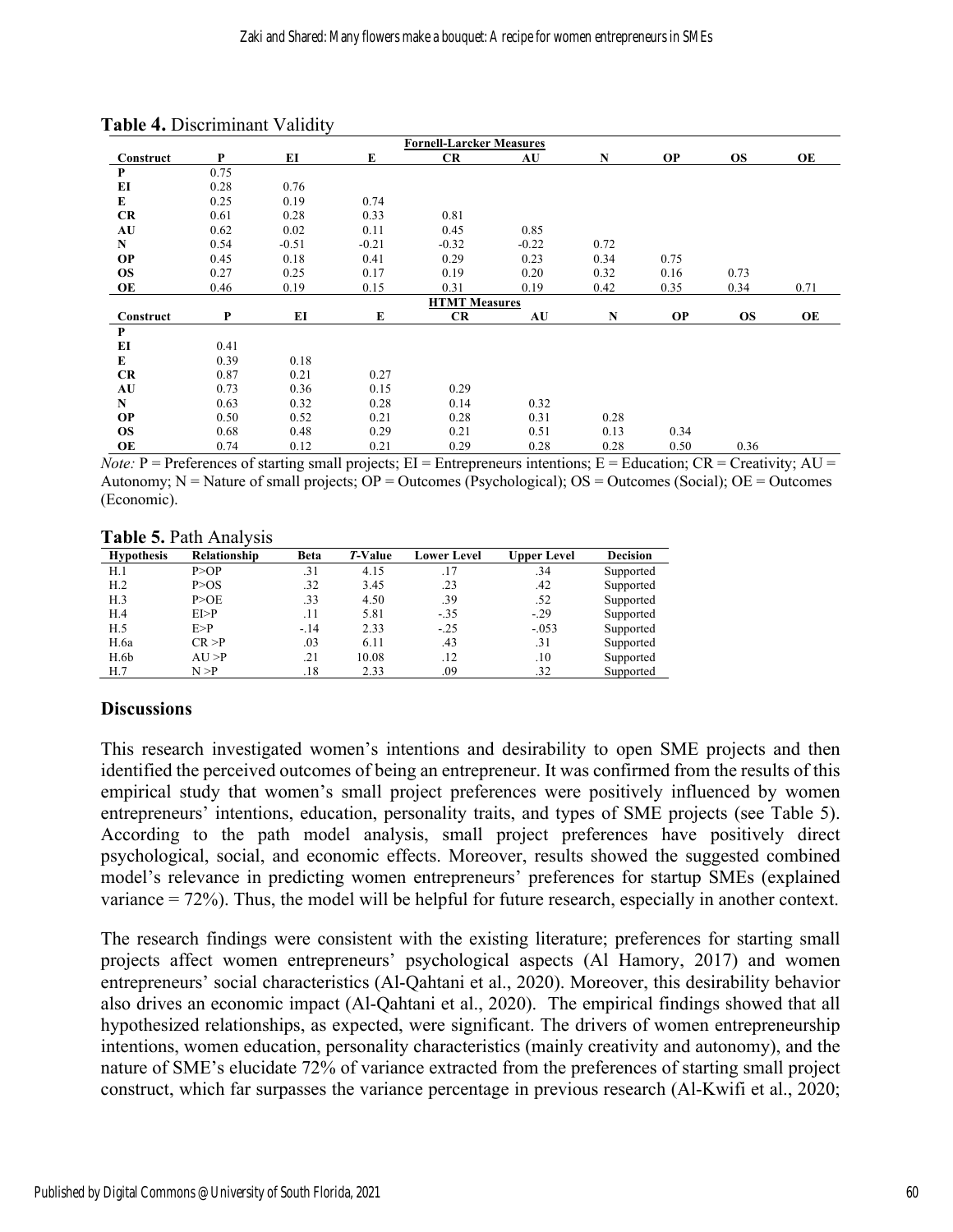Zaki, 2017). Consequently, these results supported the relevance of the proposed model in the Saudi Arabia context. Similar to other studies, creativity and autonomy had positive and direct effects on the entrepreneur's behavior. Therefore, entrepreneurs' creativity and independence were considered significant drivers in attracting Saudi women to self-employment by starting their projects (Eid et al., 2019).

Finally, this study's findings coincided with Abou-Shouk et al. (2021), who carried out crosscountry research in three countries: Egypt, the United Arab Emirates, and the Sultanate Oman, to explore the effect of women's empowerment on the development of tourism projects. In other words, the type of project, whether commercial (e.g., supermarkets) or service-based (e.g., tourism and hospitality projects, cafés, and restaurants), was a significant predictor of an entrepreneur.

# **Conclusions**

This research shed some light on women entrepreneurs. Fortunately, this research topic is receiving more interest globally since it relies on achieving the fifth goal of the United Nations sustainable development (UN-SDGs). It also matches the requirements of Saudi Arabia's 2030 Vision. Women entrepreneurs have become a vital component of sustainable community development in most countries worldwide. However, Arabian countries still lagged in gender equality (Naguib & Jamali, 2015). Results confirmed that women's small project preferences are positively influenced by some affecting factors: women entrepreneurs' intentions, education, personality traits, and types of SMEs projects. Furthermore, according to the path model analysis, small project preferences have positively direct psychological, social, and economic effects.

# *Theoretical Implications*

The novelty of this research implies expanding knowledge of TPB by examining how well integrated some drivers (e.g., entrepreneur intentions; education; creativity and autonomy; and the nature of small projects) are with the actual desirable behavior of starting new projects in the Saudi Arabia context. The research model was developed and validated in Saudi Arabia. Many types of entrepreneurs have participated in this study. Women leaders, university staff, students, bank customers, and potential SMEs starters were targeted. The present study adds to the existing knowledge of women's empowerment and community development by developing a conceptual model in which four drivers (entrepreneur's intentions, education, creativity and autonomy, and the nature of small projects) influence the perceived preferences of women to start SMEs. Results of PLS-SEM confirmed a robust and valid model, as the suggested combined model's relevance in forecasting women entrepreneurs' preferences for startup SMEs with an explained variance of 72%. Thus, the model will be helpful for future research.

# *Practical Implications*

With the purpose of surveying the most challenging obstacles restraining women entrepreneurs in Saudi Arabia, an action plan was developed here to better meet the current constraints facing women entrepreneurs. This article fills the gap in the literature by offering structured action plan (see Table 6) based on extensive fieldwork to guide policymakers in controlling constraints.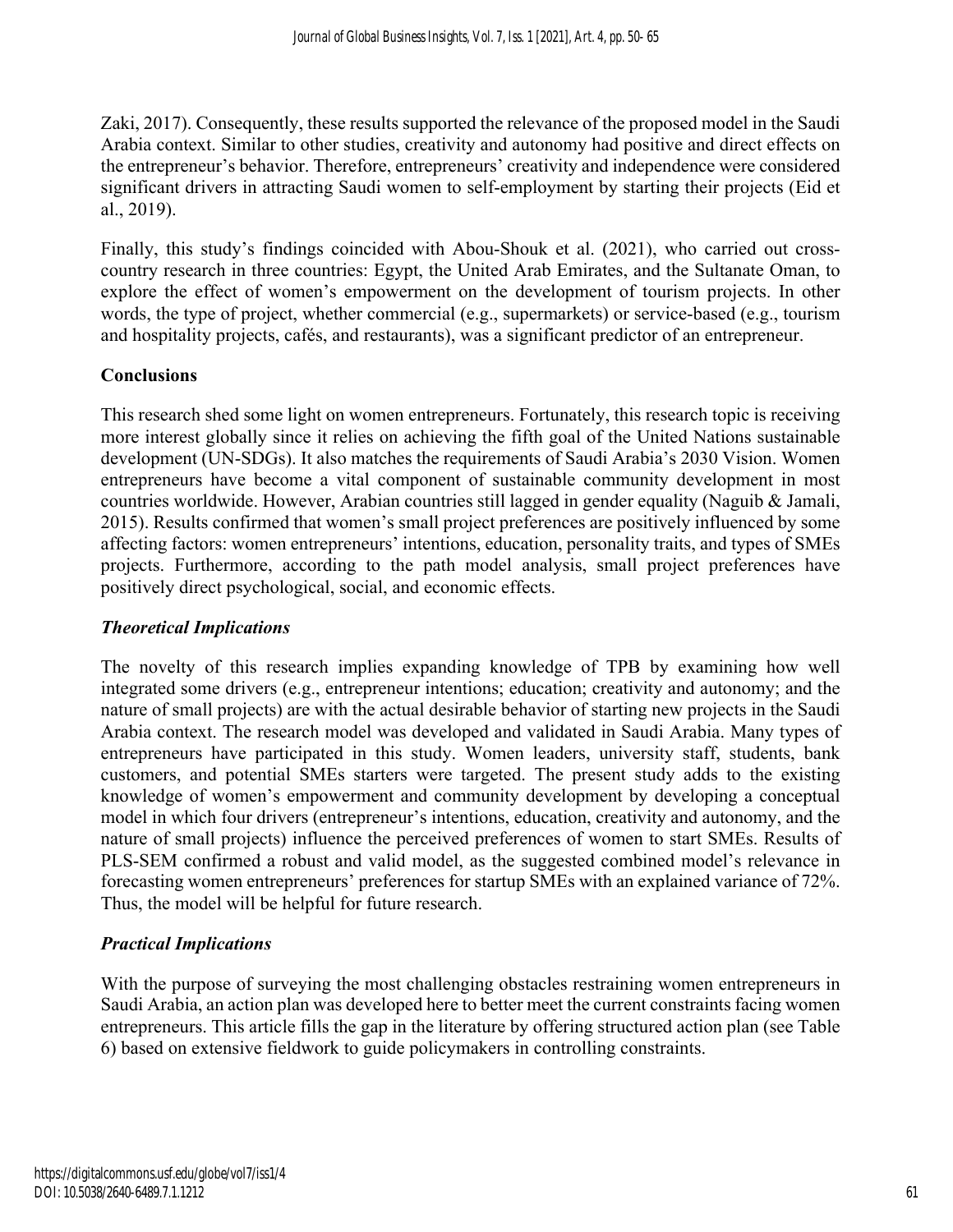**Table 6.** The Proposed Action Plan

| <b>Main Objective</b><br><b>Barrier</b>                                                   |                                                                                                          | Sub-Goals                                                                                                                                                                          | <b>Key Performance Indicators</b>                                                                                                                                                           | <b>Responsible Party</b>                                                                 | Time       |            |   |
|-------------------------------------------------------------------------------------------|----------------------------------------------------------------------------------------------------------|------------------------------------------------------------------------------------------------------------------------------------------------------------------------------------|---------------------------------------------------------------------------------------------------------------------------------------------------------------------------------------------|------------------------------------------------------------------------------------------|------------|------------|---|
|                                                                                           |                                                                                                          |                                                                                                                                                                                    |                                                                                                                                                                                             |                                                                                          | S          | D          | E |
| Lack of necessary funding                                                                 | Providing the necessary financial<br>support to establish small projects                                 | Increasing the number of entities that provide<br>financial support for projects<br>Facilitating the procedures for obtaining the<br>required financial consent for small projects | The number of entities that provide<br>×<br>financial support<br>$\boxtimes$<br>Time spent for support<br>図<br>The value of financial support                                               | · Saudi Central Bank (SAMA)                                                              | V          |            |   |
| Bureaucratic procedures                                                                   | Reducing the legal procedures for<br>establishing small projects                                         | Providing a particular unit 'one-stop shop' to<br>assemble the guidelines for the establishment<br>of small projects in one place                                                  | The number of permits and approvals<br>×<br>required to establish small projects<br>$\pmb{\times}$<br>The number of centers to extract legal<br>documents for the establishment of projects | · Ministry of Commerce<br>· Saudi Chambers                                               | $\sqrt{ }$ | $\sqrt{ }$ |   |
| Lack of well-developed<br>services sector to take care<br>of kids of the working<br>women | Establishing an advanced service<br>sector to take care of the children                                  | Strengthening the role of community<br>associations to provide the necessary care for<br>the children                                                                              | 図<br>The number of centers                                                                                                                                                                  | • Charity institutions and<br>associations                                               | $\sqrt{ }$ | $\sqrt{ }$ |   |
| Anti-women<br>entrepreneurial culture                                                     | Raising community awareness of<br>women's role in the economic<br>development of families and<br>society | Spreading community awareness towards the<br>positive impact of women's work                                                                                                       | Field surveys<br>$\pmb{\times}$                                                                                                                                                             | · Ministry of Media<br>• Universities<br>■ Schools                                       | $\sqrt{ }$ | $\sqrt{ }$ |   |
| Opposition from some<br>families to women's<br>participation in SME                       | Raising community awareness of<br>women's work                                                           | Disseminating community awareness towards<br>women's work                                                                                                                          | ×<br>Field surveys<br>$\pmb{\times}$<br>Unemployment rate                                                                                                                                   | · Ministry of Media                                                                      |            | $\sqrt{ }$ |   |
| Poor cultural awareness of<br>women self-employment                                       | Disseminating self-employment<br>culture                                                                 | Spreading community awareness towards the<br>impact of women's work: economic, social,<br>and psychologic                                                                          | ×<br>Number of training courses<br>図<br>Number of media programs                                                                                                                            | · Ministry of Media<br>• Universities                                                    | $\sqrt{ }$ |            |   |
| Discrimination and gender<br>equality                                                     | Raising community awareness of<br>equality                                                               | Setting fair criteria for the selections of jobs for<br>men and women according to their<br>competencies and skills                                                                | M<br>Number of women leaders to men<br>×<br>Number of female jobs                                                                                                                           | • Ministry of Human Resources<br>and Social Development                                  | $\sqrt{ }$ | $\sqrt{ }$ |   |
| Insufficient training                                                                     | Preparing specialized training<br>courses to develop women's self-<br>skills                             | Setting workshops in business planning,<br>marketing skills, accounting knowledge, and<br>customer care skills                                                                     | Number of training courses<br>×<br>×<br>Number of workshops, seminars,<br>symposiums                                                                                                        | • Technical and Vocational<br><b>Training Corporation</b><br>• Universities<br>• Schools | $\sqrt{ }$ | $\sqrt{ }$ |   |
| Lack of integrated<br>development plan to<br>empower women                                | Recommending an integrated<br>development plan                                                           | Increasing the women role in the community                                                                                                                                         | Number of female participants<br>×                                                                                                                                                          | • Ministry of Human Resources<br>and Social Development                                  | $\sqrt{ }$ |            |   |
| Intense competition from<br>big companies                                                 | Continuing support                                                                                       | Promoting some advantages to minor projects in<br>government contracts                                                                                                             | Number of opportunities and benefits<br>×<br>granted to small projects                                                                                                                      | • Ministry of Commerce                                                                   | $\sqrt{ }$ | $\sqrt{ }$ |   |
| Lack of marketing<br>experience                                                           | Assisting small projects in<br>marketing their products                                                  | An increasing number of exhibitions for small<br>projects<br>Establishing an electronic marketing website for<br>small projects                                                    | Number of exhibitions<br>×<br>$\pmb{\times}$<br>Number of websites                                                                                                                          | General Authority for Small and<br>Medium Enterprises (Monshaat)                         | $\sqrt{ }$ | $\sqrt{ }$ |   |
| Lack of appropriate action<br>plans                                                       | Sitting an action plan before<br>starting any project                                                    | Raising the efficiency of entrepreneurs to<br>prepare feasibility studies and action plans<br>for projects                                                                         |                                                                                                                                                                                             | General Authority for Small and<br>Medium Enterprises (Monshaat)                         | $\sqrt{ }$ |            |   |
| Business resources are not<br>separated from family<br>resources                          | The necessity to separate the<br>financial resources of the project<br>from the family resources         | Training of entrepreneurs to hold ordinary books<br>of accounts                                                                                                                    | ×<br>Number of projects that comply with<br>keeping accounting books                                                                                                                        | General Authority for Small and<br>Medium Enterprises (Monshaat)                         | $\sqrt{ }$ | $\sqrt{ }$ |   |
| Use of family labor                                                                       | Practicing of skilled workers                                                                            | Training of entrepreneurs on how to choose a<br>skilled staff                                                                                                                      | ×<br>Number of working non-family projects                                                                                                                                                  | General Authority for Small and<br>Medium Enterprises (Monshaat)                         | $\sqrt{ }$ |            |   |
| Poor infrastructure for<br><b>SMEs</b>                                                    | Developing an appropriate<br>facility for SMEs                                                           | Expanding the establishment of business<br>incubators to provide proper infrastructure<br>for SME                                                                                  | ⊠<br>Number of business incubators<br>図<br>Number of areas allocated for SMEs                                                                                                               | · Ministry of Commerce                                                                   | $\sqrt{ }$ | $\sqrt{ }$ |   |
| Lack of media spreading<br>the role of women<br>entrepreneurs                             | Promoting media on the<br>importance of women<br>entrepreneurs                                           | Using social media to promote this role                                                                                                                                            | ×<br>Number of media programs                                                                                                                                                               | · Ministry of Media<br>• Universities                                                    | $\sqrt{ }$ |            |   |
| Sexual harassment                                                                         | Raising community awareness                                                                              | Using social media and television programs to<br>denounce this behavior                                                                                                            | $\pmb{\times}$<br>Number of media programs, interviews, and<br>advertisements                                                                                                               | • Ministry of Media<br>• Universities                                                    | $\sqrt{ }$ |            |   |

*Note:*  $S =$  Start point of the project;  $D =$  During;  $E =$  End of the project.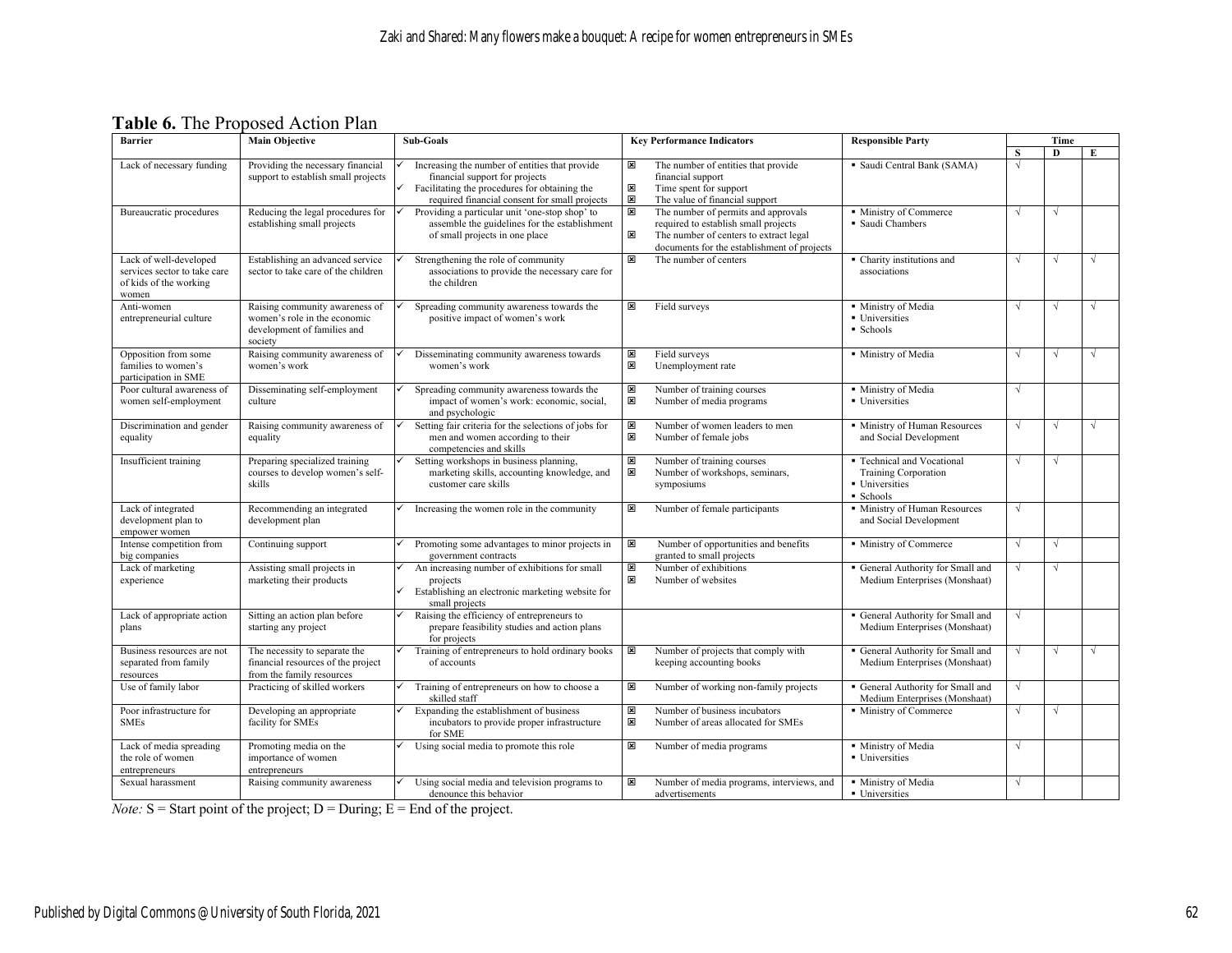The main structure of the action plan considers most challenges facing Saudi women. This plan comprises six iterative steps as an administrative method used in businesses for control and continuous improvement. We attempted to examine 17 constraints or barriers to the women entrepreneurs starting their projects in Saudi Arabia and recommend the policymaker bodies responsible for execution.

#### *Limitations and Future Research*

Some limitations of the present research must be addressed. First, the study focused only on women's entrepreneurship as the primary respondent. Future research should include men as well. Second, it would be worthwhile to explore the impact of the respondent's age and qualifications on women's entrepreneurial intentions. Future research should compare sector-type results to explore their relationship to women entrepreneurs. Qualitative research should also be conducted to investigate cultural differences and their effect on the preferences for starting SMEs. Furthermore, the generalizability of these data results is restricted because this study's context is Arabian women, albeit that could be a merit if it were replicated in another context.

# **References**

- Abou-Shouk, M. A., Mannaa, M. T., & Elbaz, A. M. (2021). Women's empowerment and tourism development: A cross-country study. *Tourism Management Perspectives*, *37*, 1 –11. https://doi.org/10.1016/j.tmp.2020.100782
- Ajzen, I. (1991). The theory of planned behavior. *Organizational Behavior and Human Decision Processes*, *50*(2), 179–211. https://doi.org/10.1016/0749-5978(91)90020
- Al Hamory, A. (2017). The role of small projects in motivating woman participation to grow local communities in the Kingdom of Saudi Arabia. *Journal of Educational and Psychological Studies*, *7*, 1–24.
- Al-Kwifi, O. S., TienKhoa, T., Ongsakul, V., & Ahmed, Z. U. (2020). Determinants of female entrepreneurship success across Saudi Arabia. *Journal of Transnational Management*, *25*(1), 3–29. https://doi.org/10.1080/15475778.2019.1682769
- Al-Qahtani, M., Alkhateeb, T., Abdalla, M., Elsayed, S., Ibrahim, E., & Mawad, G. (2020). The economic empowerment of Saudi women in the light of Saudi vision 2030. *Asian Economic and Financial Review*, *10*(11), 1269–1279. https://doi.org/10.18488/journal.aefr.2020.1011.1269.1279
- Arshed, N., Chalmers, D., & Matthews, R. (2019). Institutionalizing women's enterprise policy: A legitimacy-based perspective. *Entrepreneurship Theory and Practice, 43*(3), 553–581.
- Atef, T. M., & Al-Balushi, M. (2015). Entrepreneurship as a means for restructuring employment patterns. *Tourism and Hospitality Research, 15*(2), 73–90. https://doi.org/10.1177%2F1467358414558082
- Bae, T. J., Qian, S., Miao, C., & Fiet, J. O. (2014). The relationship between entrepreneurship education and entrepreneurial intentions: A meta–analytic review. *Entrepreneurship Theory and Practice*, *38*(2), 217-254.
- Bakar, A. R. A., Ahmad, S. Z., Wright, N. S., & Skoko, H., (2017). The propensity to business startup: Evidence from Global Entrepreneurship Monitor (GEM) data in Saudi Arabia. *Journal of Entrepreneurship in Emerging Economies*, *9*(3), 263–285. https://doi.org/10.1108/JEEE-11-2016-0049
- Bandura, A. (1977). Self-efficacy: Toward a unifying theory of behavioral change. *Psychological Review*, *84*(2), 191– 215. https://doi.org/10.1037/0033-295X.84.2.191
- Bandura, A. (2001). Social cognitive theory: An agentic perspective. *Annual Review of Psychology*, *52*(1), 1–26. https://doi.org/10.1111/1467-839X.00024
- Chernyshenko, O. S., Uy, M. A., Gomulya, D., Wong, F., Ho, M. R., Lai, Y. Y., & Bedford, O. (2013). *Global entrepreneurship monitor 2012 Singapore report*. Nanyang Technological University. https://ink.library.smu.edu.sg/lkcsb\_research/5975/
- Cho, Y., Li, J., & Chaudhuri, S. (2020). Women entrepreneurs in Asia: Eight country studies. *Advances in Developing Human Resources*, *22*(2), 115–123. https://doi.org/10.1177%2F1523422320907042
- Danish, A. Y., & Smith, H. L. (2012). Female entrepreneurship in Saudi Arabia: Opportunities and challenges. *International Journal of Gender and Entrepreneurship, 4*(3), 216–235. https://doi.org/10.1108/17566261211264136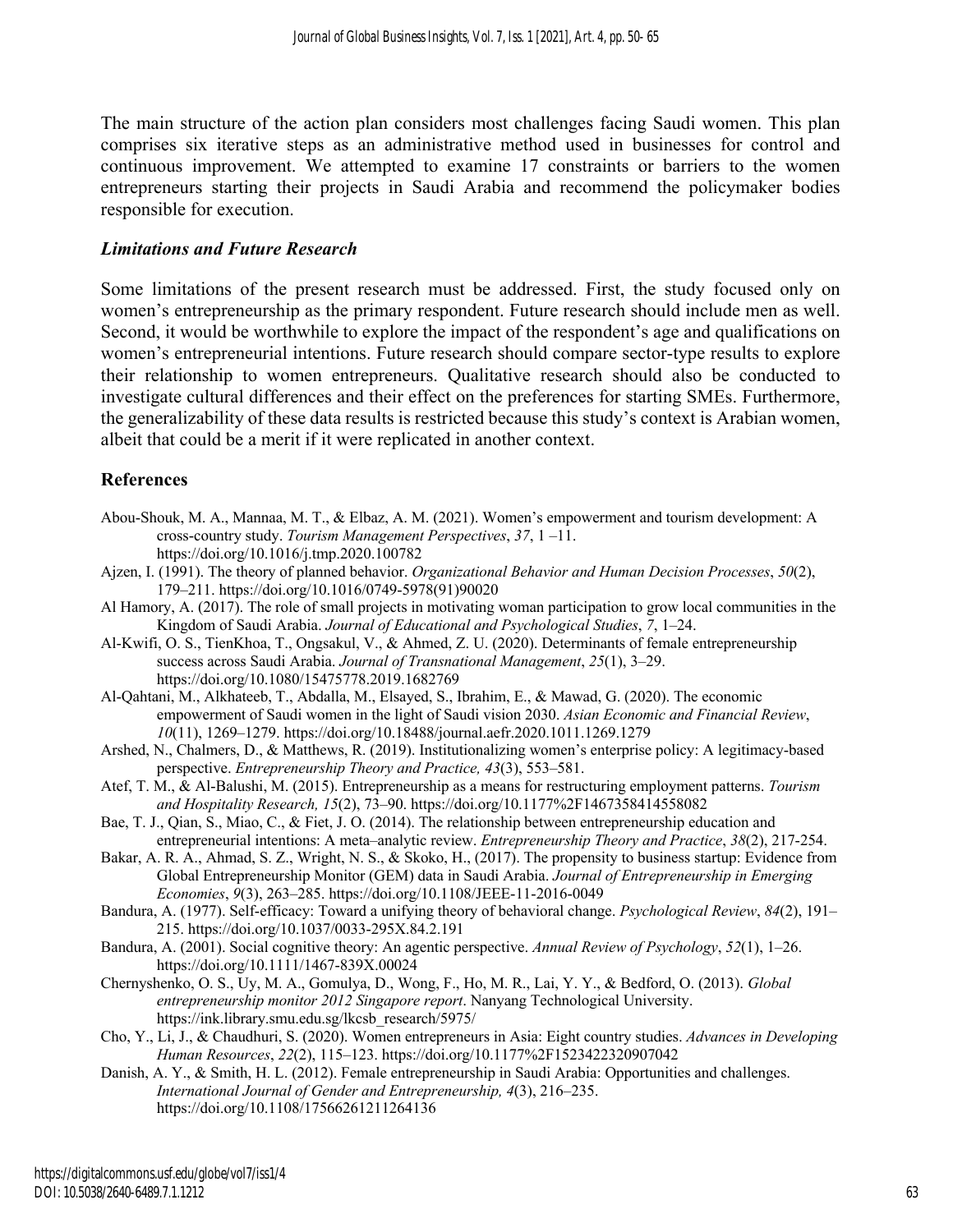- Eid, R., Badewi, A., Selim, H., & El-Gohary, H. (2019). Integrating and extending competing intention models to understand the entrepreneurial intention of senior university students. *Education + Training*, *61*(2)*,* 234–254. https://doi.org/10.1108/ET-02-2018-0030
- European Commission. (2018). *Supporting study for the evaluation of the SME Definition*. European Union. https://ec.europa.eu/docsroom/documents/47114
- General Authority for Small and Medium Enterprises. (n.d.). *Definition of establishments*. Retrieved January 9, 2020, from https://monshaat.gov.sa/SMEs-definition/
- General Authority for Statistics. (2019). *Small and medium enterprises survey*. Kingdom of Saudi Arabia General Authority for Statistics. https://www.stats.gov.sa/ar/919
- Hair, J. F., Black, W. C., Babin, B., & Anderson, R. E. (2010). *Multivariate data analysis: A global perspective* (7th ed.). Pearson.
- Hair, J. F., Hult, G. T. M., Ringle, C. M., & Sarstedt, M. (2016). *A primer on partial least squares structural equation modeling (PLS-SEM)* (2nd ed.). Sage.
- Henrekson, M., & Sanandaji, T. (2020). Measuring entrepreneurship: Do established metrics capture Schumpeterian entrepreneurship? *Entrepreneurship Theory and Practice*, *44*(4), 733–760. https://doi.org/10.1177%2F1042258719844500
- International Labor Organization. (2015, October 8). *Global employment trends for youth 2015: Scaling up investments in decent jobs for youth*. https://www.ilo.org/global/research/globalreports/youth/2015/WCMS\_412015/lang--en/index.htm
- Jaén, I., & Liñán, F. (2013). Work values in a changing economic environment: The role of entrepreneurial capital. *International Journal of Manpower*, *34*(8), 939–960. https://doi.org/10.1108/IJM-07-2013-0166
- Jamali, D. (2009). Constraints and opportunities facing women entrepreneurs in developing countries: A relational perspective. *Gender in Management, 33*(4), 315–331. https://doi.org/10.1108/GM-01-2017-0003
- Jeddah Chamber. (2016). *Small–medium enterprises in Saudi Arabia report 2016*. Jeddah Chamber of Commerce & Industry. https://www.jeg.org.sa/sites/default/files/library/files/SME-EN.pdf
- Kaijage, E., & Wheeler, D. (2013). *Supporting entrepreneurship education in East Africa.* UK Department for International Development.

https://citeseerx.ist.psu.edu/viewdoc/download?doi=10.1.1.908.4750&rep=rep1&type=pdf

- Khan, H. F. (2020). Women entrepreneurs in Saudi Arabia: Opportunities and challenges. *International Journal of Commerce and Economics*, *2*(2), 13–16.
- Kolvereid, L. (1996). Prediction of employment status choice intentions. *Entrepreneurship Theory and Practice*, *21*(1), 47–58. https://doi.org/10.1177%2F104225879602100104
- Maas, G., & Jones, P. (2015). An overview of systematic entrepreneurship. In G. Maas, & P. Jones. (Eds.), *Systemic entrepreneurship: Contemporary issues and case studies* (pp. 1–21). Palgrave Pivot.
- Marroquín, A., & Villatoro, M. (2020). Culture and entrepreneurship: The case of Guatemala. *International Journal of Entrepreneurship and Small Business*, *41*(4), 503–523. https://doi.org/10.1504/IJESB.2020.111576
- Mas-Tur, A., Guijarro, M., & Carrilero, A. (2020). What type of entrepreneurship leads to sustainable development? A configurational approach. *Social Indicators Research, 157,* 1–14, https://doi.org/10.1007/s11205-020- 02525-2
- Matlay, H., Solesvik, M., & Westhead, P. (2014). Cultural factors and entrepreneurial intention. *Education+ Training*, *56*(8/9), 680–696. https://doi.org/10.1108/ET-07-2014-0075
- Naguib, R., & Jamali, D. (2015). Female entrepreneurship in the UAE: A multi-level integrative lens. *Gender in Management: An International Journal, 30*(2), 135-161. https://doi.org/10.1108/GM-12-2013-0142
- Nguyen, H. A., Phuong, T. T., Le, T. T. B., & Vo, L. P. (2020). Vietnamese women entrepreneurs' motivations, challenges, and success factors. *Advances in Developing Human Resources*, *22*(2), 215–226. https://doi.org/10.1177%2F1523422320907050
- Panda, S. (2018). Constraints faced by women entrepreneurs in developing countries: Review and ranking. *Gender in Management: An International Journal, 33*(4), 315-331. https://doi.org/10.1108/GM-01-2017-0003
- Ramos-Rodríguez, A. R., Medina-Garrido, J. A., & Ruiz-Navarro, J. (2012). Determinants of hotels and restaurants entrepreneurship: A study using GEM data. *International Journal of Hospitality Management*, *31*(2), 579– 587. https://doi.org/10.1016/j.ijhm.2011.08.003
- Ramos-Rodríguez, A. R., Medina-Garrido, J. A., & Ruiz-Navarro, J. (2019). Why not now? Intended timing in entrepreneurial intentions. *International Entrepreneurship and Management Journal*, *15*(4), 1221–1246. https://doi.org/10.1007/s11365-019-00586-5